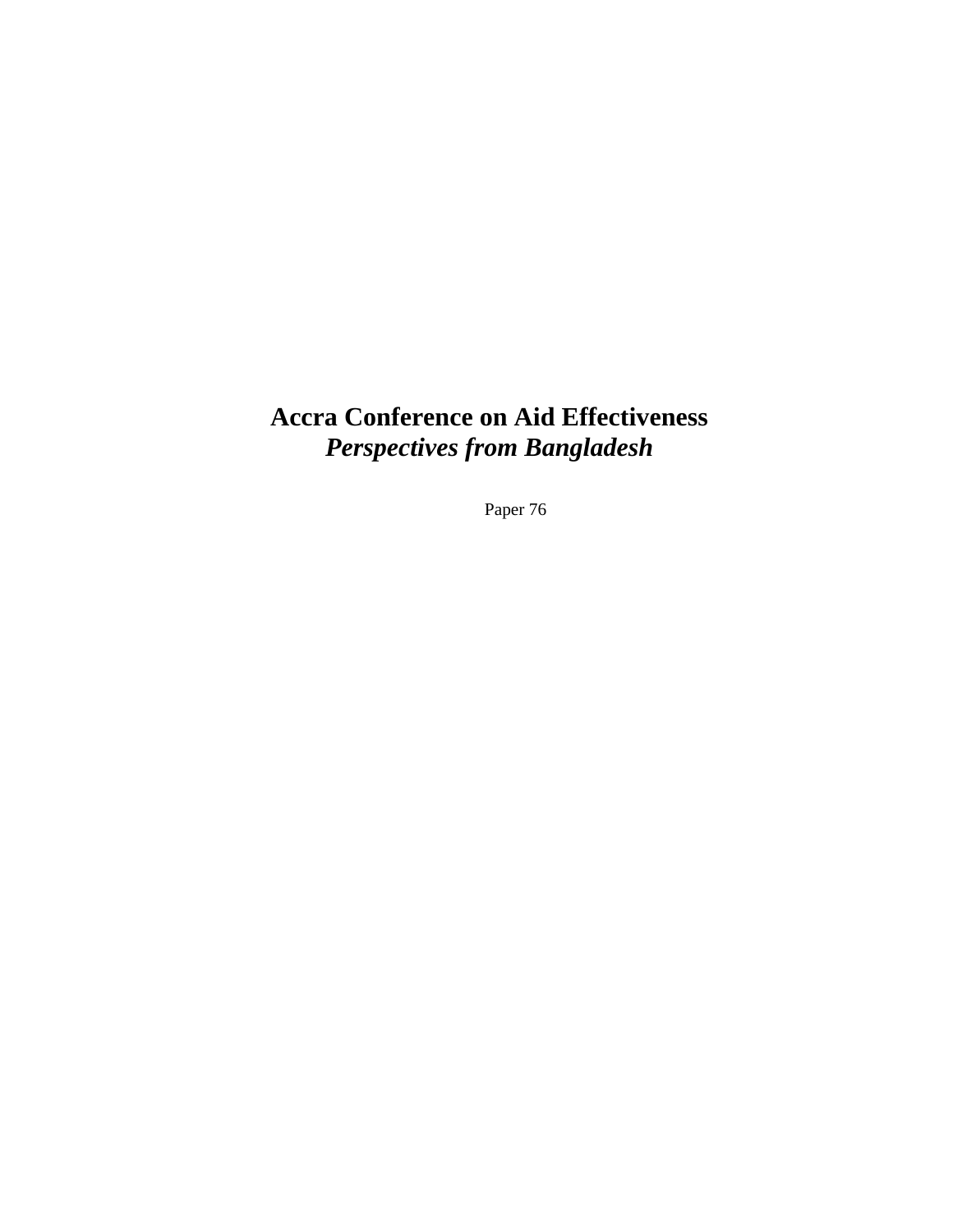Publisher .

## **Centre for Policy Dialogue (CPD)**

House No 40/C, Road No 11 (new), Dhanmondi R/A, Dhaka-1209 Bangladesh Tel: (880 2) 8124770, 9141703, 9141734 Fax: (880 2) 8130951 E-mail: info@cpd.org.bd Website: www.cpd.org.bd

First Published Novembber 2008 © Centre for Policy Dialogue

*Disclaimer*: The views expressed in this paper are those of the authors alone and do not necessarily reflect the views of CPD.

Tk. 55.00

ISSN 1818-1570 (Print), ISSN 1818-1597 (Online)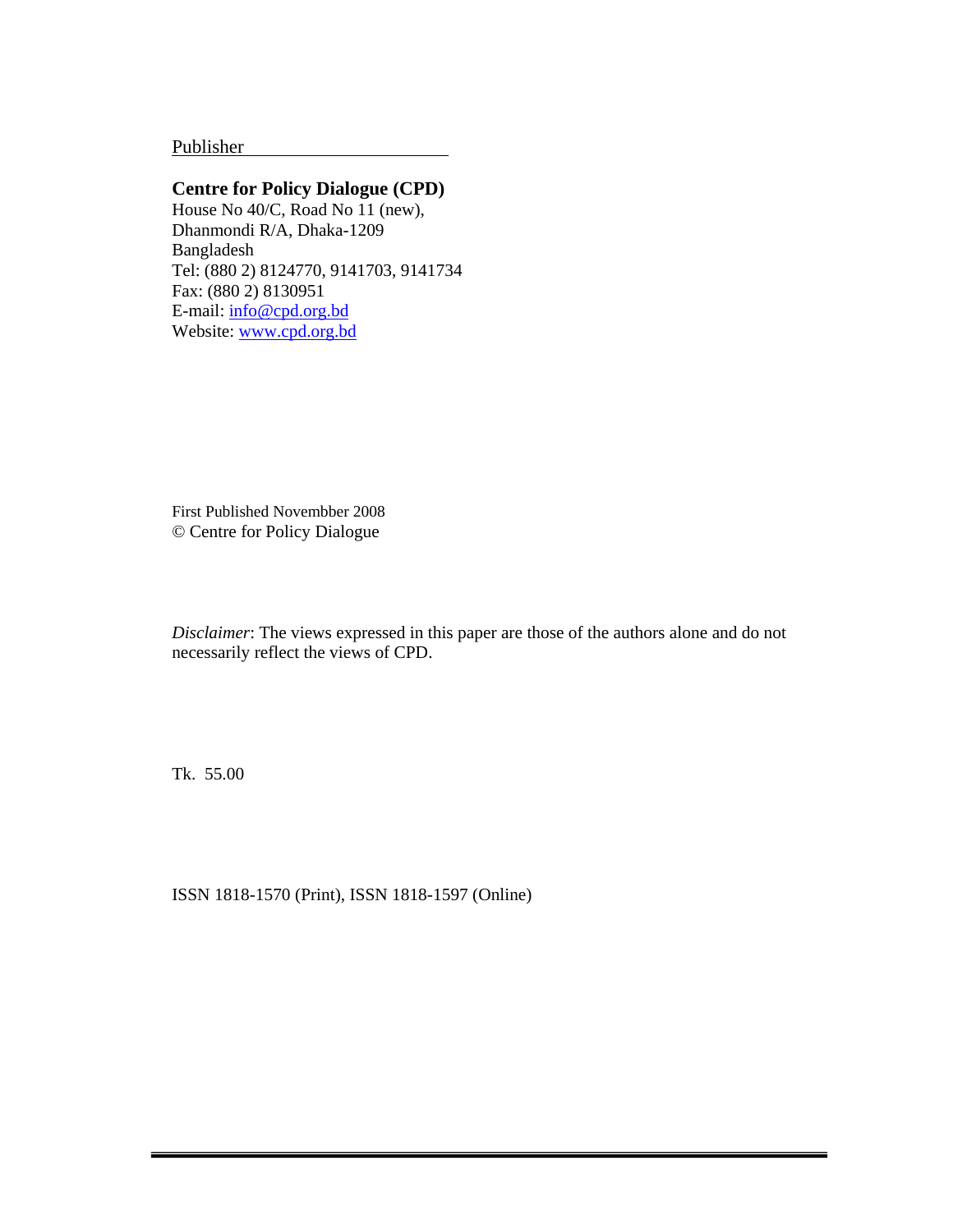The Centre for Policy Dialogue (CPD), established in 1993, is a civil society initiative to promote an ongoing dialogue between the principal partners in the decision-making and implementing process. The dialogues are designed to address important policy issues and to seek constructive solutions to these problems. The Centre has already organised a series of such dialogues at local, regional and national levels. The CPD has also organised a number of South Asian bilateral and regional dialogues as well as some international dialogues. These dialogues have brought together ministers, opposition frontbenchers, MPs, business leaders, NGOs, donors, professionals and other functional group in civil society within a non-confrontational environment to promote focused discussions. The CPD seeks to create a national policy consciousness where members of civil society will be made aware of critical policy issues affecting their lives and will come together in support of particular policy agendas which they feel are conducive to the well being of the country.

In support of the dialogue process the Centre is engaged in research programmes which are both serviced by and are intended to serve as inputs for particular dialogues organised by the Centre throughout the year. Some of the major research programmes of the CPD include **The Independent Review of Bangladesh's Development (IRBD), Trade Related Research and Policy Development (TRRPD), Governance and Policy Reforms, Regional Cooperation and Integration, Investment Promotion and Enterprise Development, Agriculture and Rural Development, Environment and Natural Resources Management, and Social Sectors.** The CPD also conducts periodic public perception surveys on policy issues and issues of developmental concerns. With a view to promote vision and policy awareness amongst the young people of the country, CPD is implementing a **Youth Leadership Programme**.

Dissemination of information and knowledge on critical developmental issues continues to remain an important component of CPD's activities. Pursuant to this CPD maintains an active publication programme, both in Bangla and in English. As part of its dissemination programme, CPD has been bringing out **CPD Occasional Paper Series** on a regular basis. Dialogue background papers, investigative reports and results of perception surveys which relate to issues of high public interest are published under this series. The Occasional Paper Series also include draft research papers and reports, which may be subsequently published by the CPD.

The present paper titled **Accra Conference on Aid Effectiveness: Perspectives from Bangladesh** has been prepared under the CPD programme on IRBD. As a part of this programme CPD undertakes in-depth examination of various developments in the Bangladesh Economy, tracks movements of major macroeconomic variables, carries out analysis of national budget and studies the impact of various policies at macro and sectoral level. The outputs of the programme have been made available to all stakeholder groups including the government and policymakers, entrepreneurs and business leaders, and trade and development partners.

The paper has been prepared by *Fahmida Khatun,* Additional Director, Research, CPD.

**Assistant Editor:** *Anisatul Fatema Yousuf,* Director (Dialogue & Communication), CPD. **Series Editor:** *Mustafizur Rahman,* Executive Director, CPD.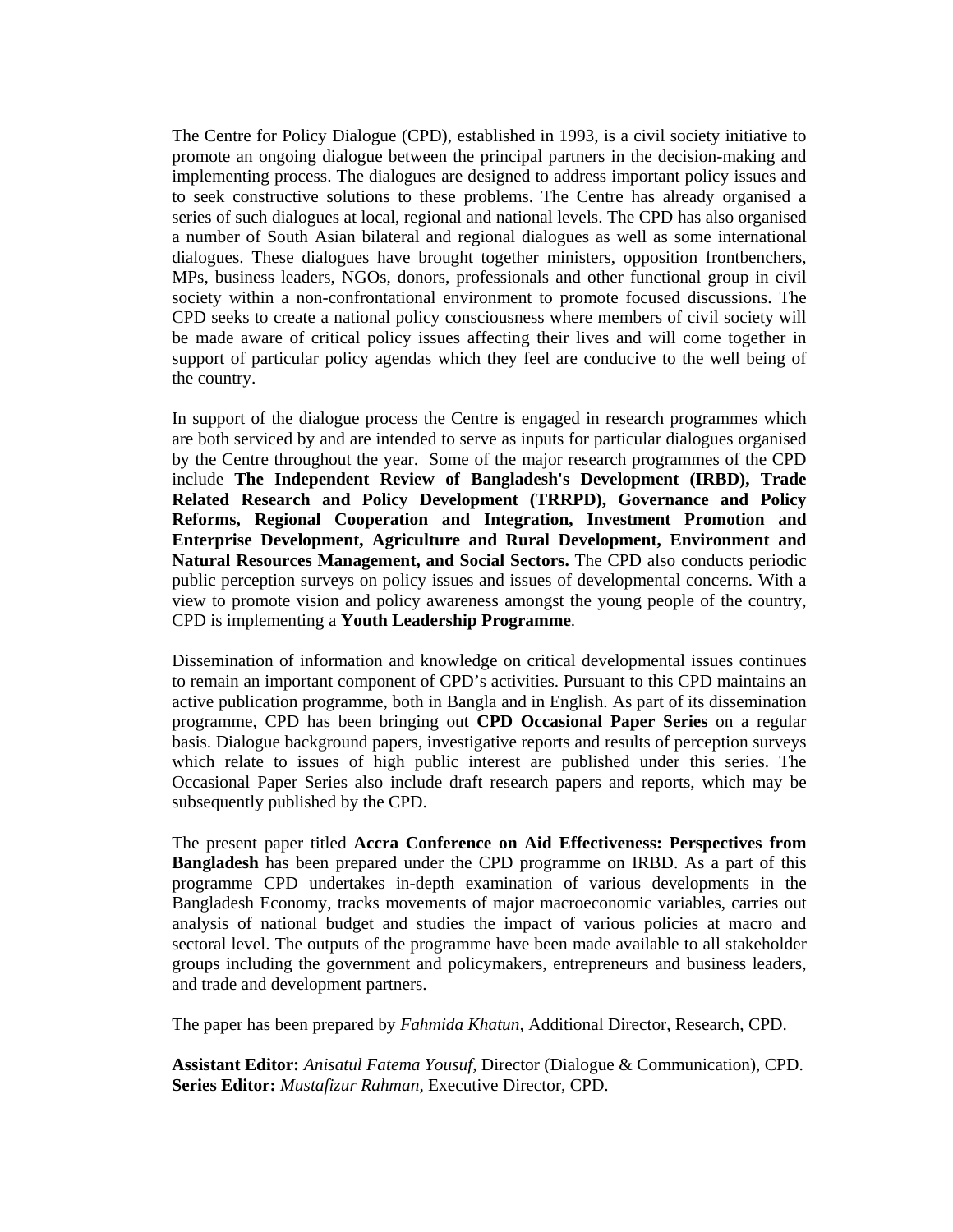# **Table of Contents**

| 1. Introduction                                               | 3               |
|---------------------------------------------------------------|-----------------|
| 2. Changing Aid Scenario in Bangladesh                        | 6               |
| 3. Paris Declaration and Bangladesh                           | 12 <sup>°</sup> |
| 3.1 Progress against the Paris Declaration in Bangladesh      | 14              |
| 3.2 State of Play towards Implementation of Paris Declaration | 15              |
| 4. Moving beyond Paris                                        | 17              |
| 5. Conclusions and Policy Recommendations                     | 23              |
| References                                                    | 25              |

## **List of Tables**

| Table 1: Bangladesh's Degree of Openness and Extent of Globalization    |    |
|-------------------------------------------------------------------------|----|
| Table 2: Progress against Indicators of Paris Declaration in Bangladesh | 15 |

## **List of Figures**

| Figure 1: ODA in Bangladesh as % of GDP and ADP                     |    |
|---------------------------------------------------------------------|----|
| Figure 2: Aid Commitment and Disbursement                           |    |
| Figure 3: Grants and Loans Disbursement                             | 8  |
| Figure 4: Food, Commodity and Project Aid as per cent of Total Aid. | 8  |
| Figure 5: Aid Disbursement by Sector                                | 9  |
| Figure 6: Bilateral and Multilateral Aid Disbursement               | 10 |
| Figure 7: Debt GDP Ratio                                            | 11 |
| Figure 8: Flow of ODA and Debt Forgiveness                          | 11 |

## **List of Annexes**

| Table A1: Food, Commodity and Project Aid as per cent of Total Aid | 27 |
|--------------------------------------------------------------------|----|
| Table A2: ODA in Bangladesh as % of GDP and ADP                    | 27 |
| Table A3: Bilateral and Multilateral Aid Disbursement              | 28 |
| Table A4: Grants and Loans Disbursement                            | 28 |
| Table A5: Aid Commitment and Disbursement                          | 29 |
| Table A6: Aid Disbursement by Sector (% of Total ODA)              | 29 |
| Table A7: ODA by Major Donors                                      | 30 |
| Table A8: Per capita ODA and Debt Obligation                       | 30 |
| Table A9: Debt GDP Ratio                                           | 31 |
| Table A10: Net Foreign Financing                                   | 31 |
| Annex Two: Indicators of Progress in the Paris Declaration         | 32 |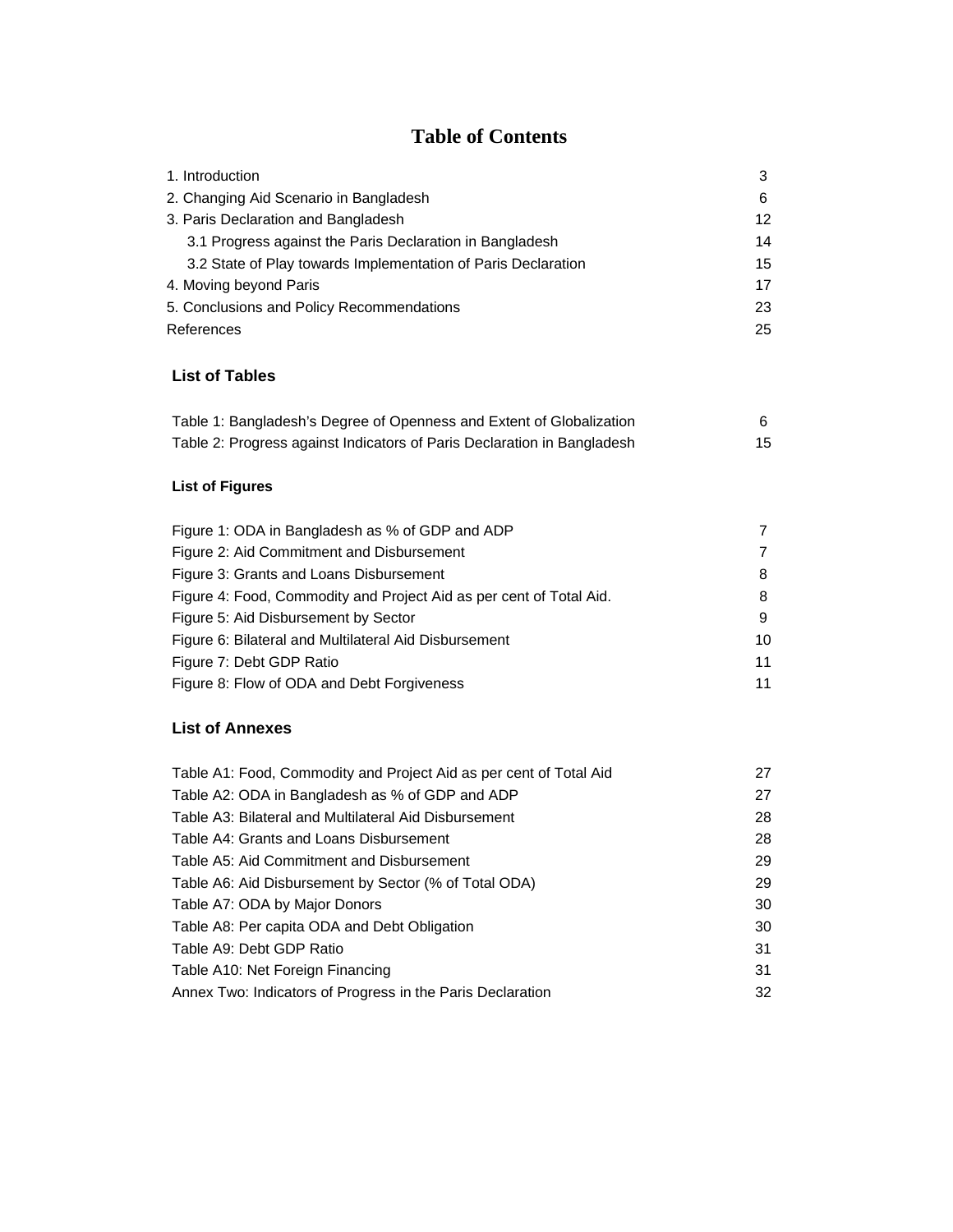# **Acronyms**

| AAA              | Accra Agenda for Action                                |
|------------------|--------------------------------------------------------|
| A4T              | Aid for Trade                                          |
| <b>AIDS</b>      | Acquired Immune Deficiency Syndrome                    |
| bln              | <b>Billion</b>                                         |
| <b>CPD</b>       | Centre for Policy Dialogue                             |
| CSO <sub>s</sub> | <b>Civil Society Organisations</b>                     |
| <b>DAC</b>       | Development Assistance Committee                       |
| ERD              | <b>Economic Relations Division</b>                     |
| EU               | <b>European Union</b>                                  |
| <b>GDP</b>       | <b>Gross Domestic Product</b>                          |
| GOB              | Government of Bangladesh                               |
| <b>HIV</b>       | Human Immunodeficiency Virus                           |
| HLF              | High Level Forum                                       |
| HLF3             | Third High Level Forum                                 |
| <b>IFIs</b>      | International Financial Institutions                   |
| IMF              | <b>International Monetary Fund</b>                     |
| <b>MDGs</b>      | Millennium Development Goals                           |
| mln              | Million                                                |
| MoF              | Ministry of Finance                                    |
| NGOs             | Non-governmental Organisations                         |
| <b>NSC</b>       | <b>National Steering Committee</b>                     |
| <b>ODA</b>       | <b>Official Development Assistance</b>                 |
| OECD             | Organisation for Economic Co-operation and Development |
| <b>PFM</b>       | <b>Public Financial Management</b>                     |
| <b>PRS</b>       | <b>Poverty Reduction Strategy</b>                      |
| <b>PRSP</b>      | <b>Poverty Reduction Strategy Paper</b>                |
| UN               | <b>United Nations</b>                                  |
| <b>USD</b>       | <b>United States Dollar</b>                            |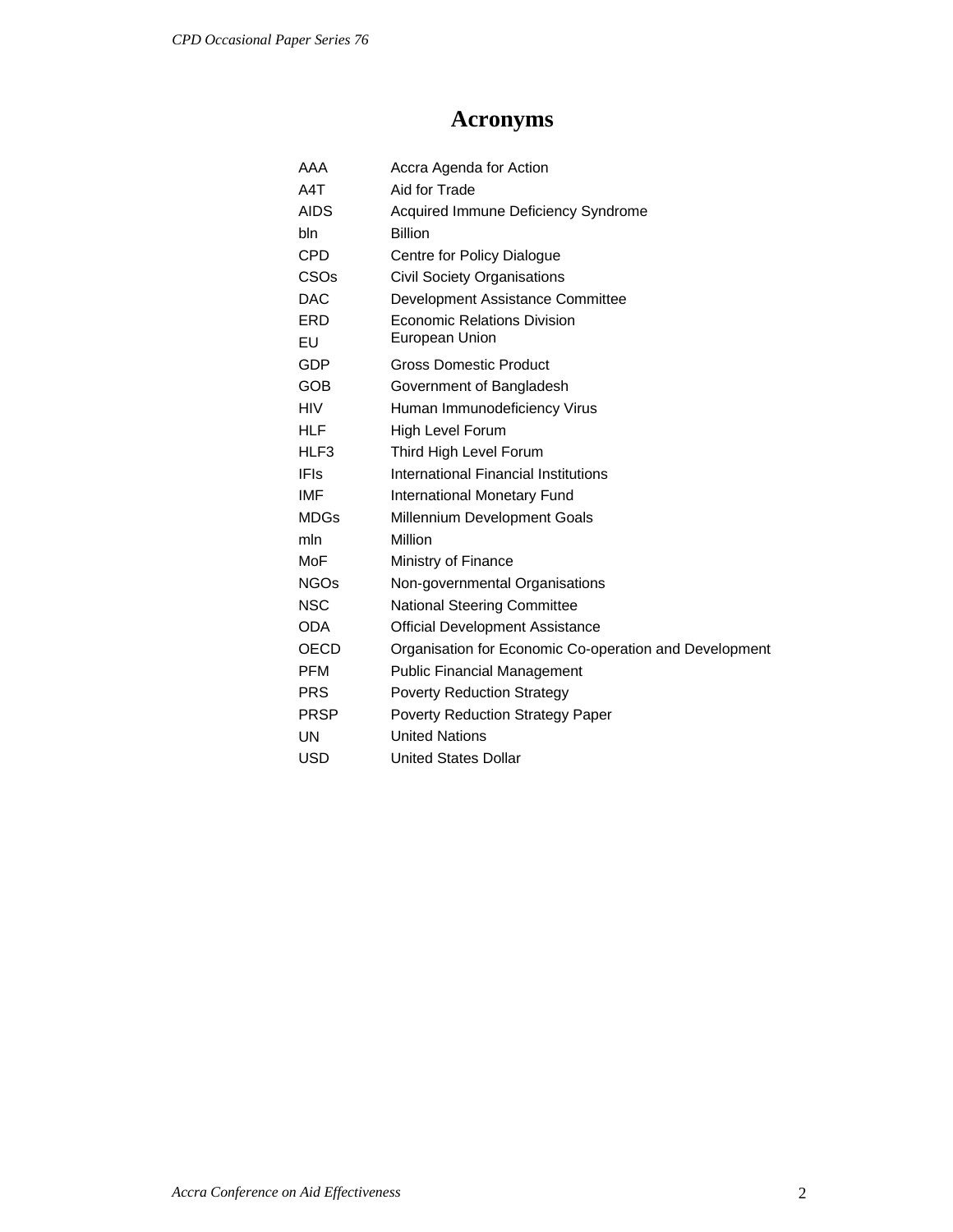## **1. Introduction**

The global aid scenario has been undergoing changes during the last few years. In the 1990s with the initiation of the structural adjustment era aid was tagged with the adoption of deregulation and privatisation policies to be followed by the recipient countries. Though there have been some improvements in terms of export increase in a number of countries, by and large, the result was disappointing in case of poverty reduction. The early years of the millennium donors moved away from structural adjustment policies and focused on aid effectiveness. The announcement of the millennium development goals (MDGs) by the United Nations (UN) had reinforced the issue of aid effectiveness in countries facing development challenges.

The change in the aid system is manifested not only in terms of sources and volume of aid but also in terms of demand for aid. New players have emerged in the aid horizon with new global aid institutions, instruments and objectives making the system too complicated. These are impacting on the national level in terms of increased transaction costs for both partners and donors, and reduction of the effectiveness aid in the end. This situation has been described as a chaotic one with several bilateral and multilateral donors, global funds, private funds and non-government organisations (Katseli and Carey 2007; Lele *et al* 2007).

The Official Development Assistance (ODA) from Development Assistance Committee (DAC) members has increased from US\$ 57.3 billion (bln) in 1995-96 to US\$ 104.4 bln in 2006 (OECD/DAC Aid Statistics). With the inclusion of non-DAC members the contribution of ODA added up to US\$ 109.6 bln in 2006. It is projected that ODA by DAC members will increase to US\$130 bln by 2010. However, the increase during this period, particularly in 2005, has been mainly due to increase in debt relief. While aid flows in 2005 increased by about 35 percent compared to 2004, debt relief has increased during this period by 250 percent.

The demand for resources is also on the rise with increasing number of countries facing conflicts. In addition to traditional recipients, the demand is increasing in conflict and post-conflict countries. Much of this aid is also used for debt cancellation in war affected economies such as Afghanistan, Iraq and Nicaragua.

Notwithstanding such increased activities with the participation of several players, aid has largely remained unsuccessful in terms of achieving some of the major goals, such as economic growth and poverty reduction in majority of the aid receiving countries. Lack of predictability of aid flows, increased conditionality, absence of accountability, and lack of coordination both between donors and partners and among donors has been proposed as being responsible for such the performance of aid in the recipient countries. This has shifted the focus of aid from merely aid management and delivery to broader issues of effectiveness in achieving clear results. Indeed, aid effectiveness agenda has to be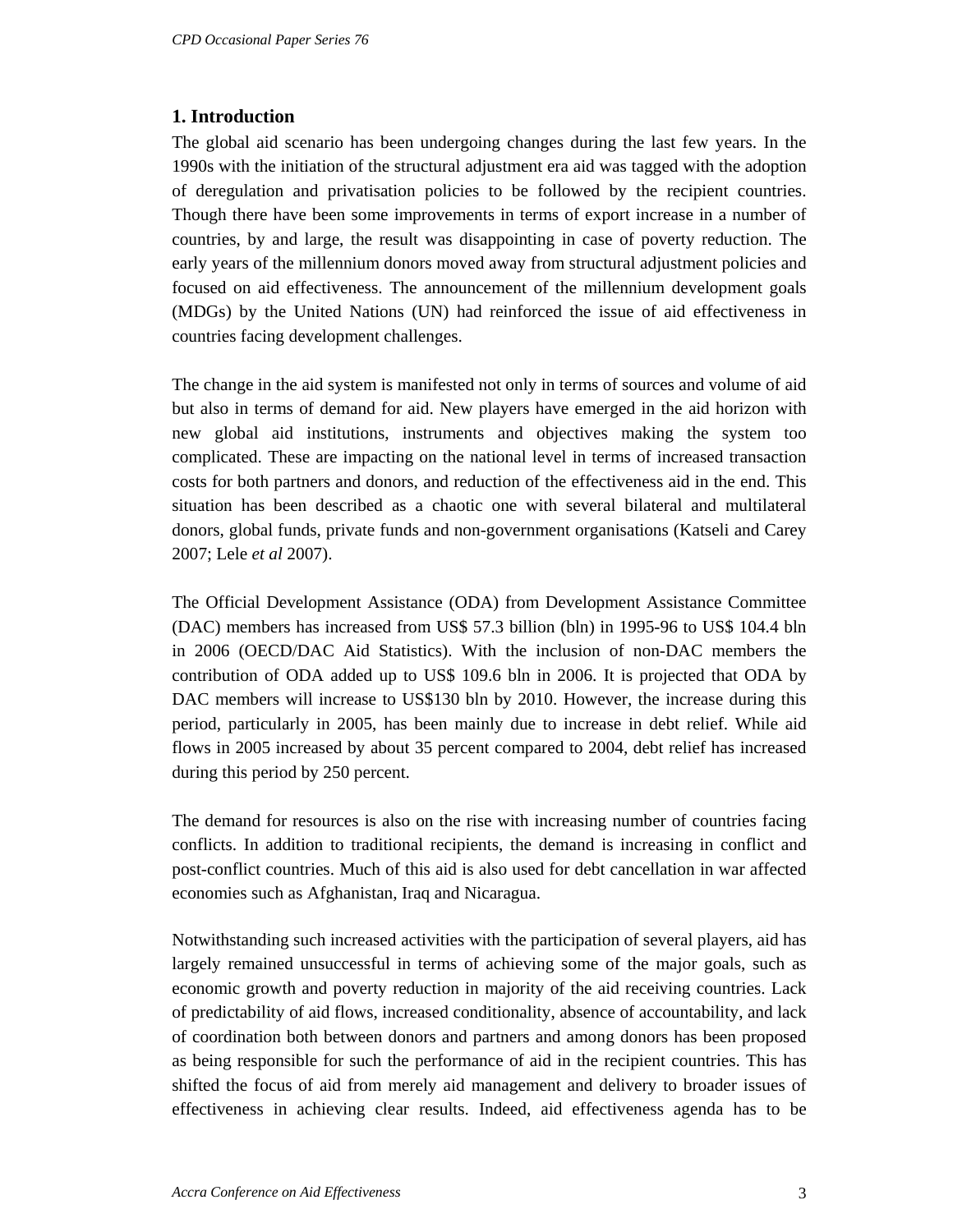explained in the broader and specific context of partner country's development interests and concerns such as sustaining pro-poor growth and achieving MDGs, in addition to issues of transaction cost, tying of aid, policy conditionality and debt servicing liability.

There have been opposing views as regards the necessary conditions in recipient countries for aid to be effective. The World Bank (1998), Burnside and Dollar (2000a, 2000b), and Collier and Dollar (2001) suggested that good economic policy is a pre-requisite for the effectiveness of aid. This view has been challenged by many who find that aid is effective independent of policy (Morrissey 2004). Admittedly, poorest countries are also those with the least capacity administratively, institutionally and in terms of policy making. This overall capacity deficit imposes a major constraint on their policy making and implementation ability including the areas of aid negotiation, management and utilisation. However, correlating aid effectiveness with policy efficiency ignores several other factors characterising the failing aid system and puts the burden of responsibilities solely on the recipient country. As a result, issues such as revealed allocative priorities of the donors, mismatch between aid flow and national needs, predictability of flow, lack of balanced mutual accountability, and trends in global aid regime do not get necessary attention.

That it is not only policies of the recipient countries but it is the way aid is prioritise, channelled and processed are the main reasons for ineffective aid has been recognised in the Paris Declaration for the first time. Efforts to build consensus as to how the issue of aid effectiveness can be pursued have started even earlier at several forums. The Monterrey Consensus (2002) emphasised that enhanced aid flows must be accompanied by efforts to improve aid effectiveness. The High Level Forum (HLF) in Rome (2003) was another step forward in drawing more attention to the issue. With the signing of the Paris Declaration in 2005, the issue of aid effectiveness has gained further prominence. The Paris Declaration is a commitment of the international community to key principles for aid reform. It establishes global commitments for donor and partner countries to support more results-based aid in the context of scaling up, untying and a monitorable set of indicators. With five core principles, ownership, alignment, harmonisation, management for results, and mutual accountability and 12 monitorable indicators the majority including clear targets for achievement in the medium term (2010), the Paris Declaration attempts to deal with some of the major aid effectiveness issues.

There are a number of upcoming events towards assessing the achievements of targets as set in the Paris Declaration. The Third High Level Forum (HLF3) to be held in Accra on 2-4 September 2008 and the Conference on Financing for Development in Doha in November 2008 are the two efforts towards such evaluation of Paris goals. The Accra HLF3 will be a milestone to advance the agenda for aid effectiveness with the participation of many of the stakeholders within the aid relationship and potentially achieve a broader consensus. Hence during the preparing process of Accra HLF an opportunity is created for the partner countries to take stock of the state of delivery of the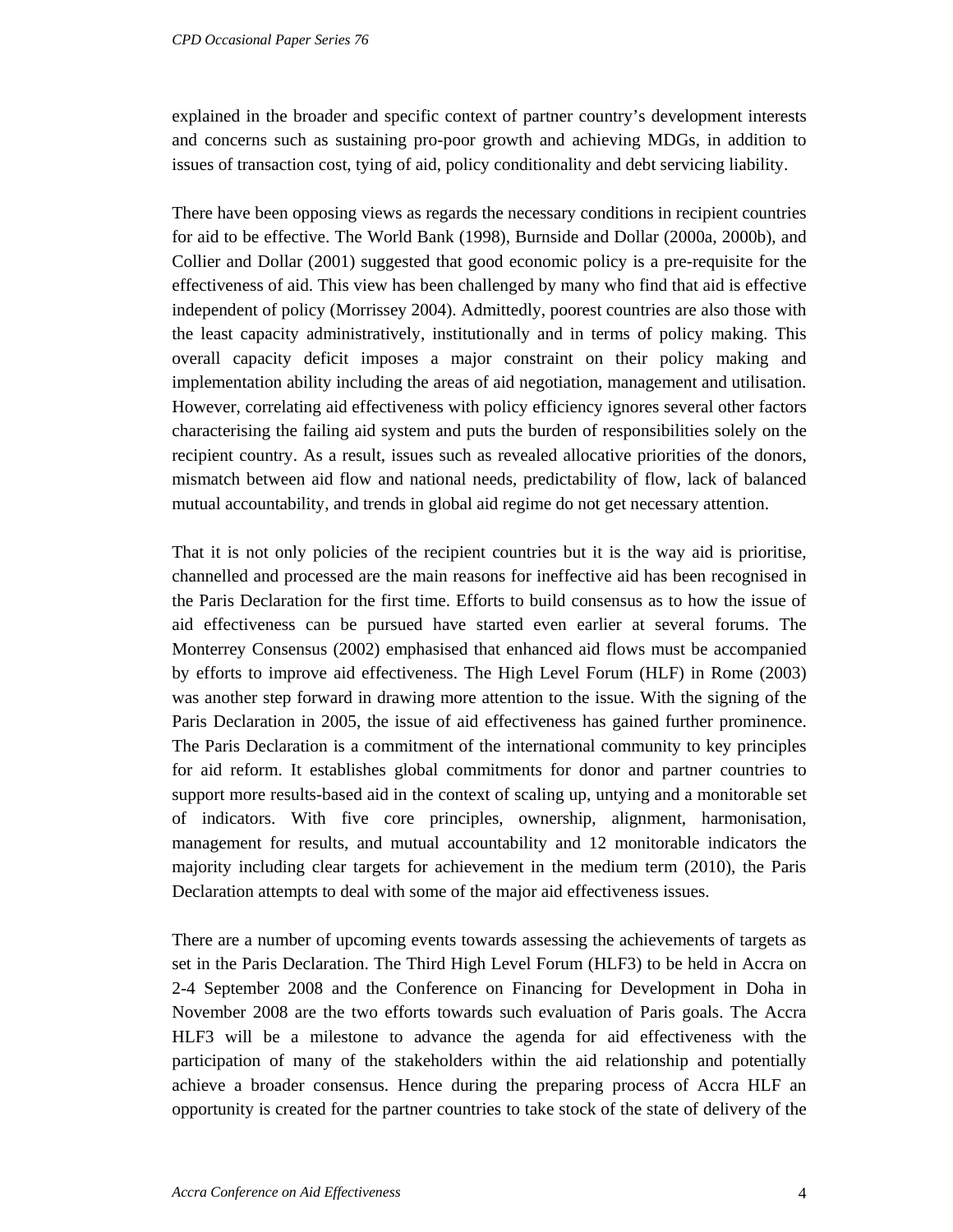Paris Declaration and put forward their perspectives in this regard reflecting their respective national concerns.

It is also an opportunity for Bangladesh, as an aid recipient country to scrutinise the progress of aid indicators as set out in the Paris Declaration. This is particularly important in view of the fact that the role of aid is still important in fighting against poverty though the dependency on aid has reduced to a large extent due to its dependency on trade. The development of Bangladesh is still characterised by two parallel trends. First, is the mobilisaiton of concessional foreign aid, and second, getting effective market access for exports from the Bangladesh. Though the share of foreign aid in GDP has been halved during 1991-2007 the role of aid in dealing critical issues some of which are laid down in the MDGs cannot be undermined. There is a need for adequate investment fund to implement the PRSP. While the MDGs are half way through its targeted fifteen years for achieving goals, several areas are still lagging behind with the likelihood that those targets may not be reached by 2015 without a big push in terms of both implementation and increased investment, Moreover, the threat of climate change, food crisis, fuel shortage and financial crisis may have an impact on the progress of MDGs and implementation of PRSP. Hence aid as a source of financing for reaching the MDGs is still an important component of required resources. However, unless this aid can be made more effective the objective of reducing poverty may remain a far fetched goal for several years to come.

This paper seeks to articulate the perspectives from Bangladesh as an aid recipient country on the evolving international aid system and more particularly on the Accra agenda. Based on secondary information from various sources including the Economic Relations Division, Ministry of Finance (MoF), OECD DAC Survey and Economic Review of the Ministry of Finance this paper briefly discusses the changing aid scenario in the context of Bangladesh and highlights some of the key issues related to aid effectiveness during the run up to the Accra HLF3. The paper also draws information from interviews of Development Partners working in Bangladesh to understand their perspectives on the bottlenecks of implementation of Paris Declaration on aid effectiveness in Bangladesh.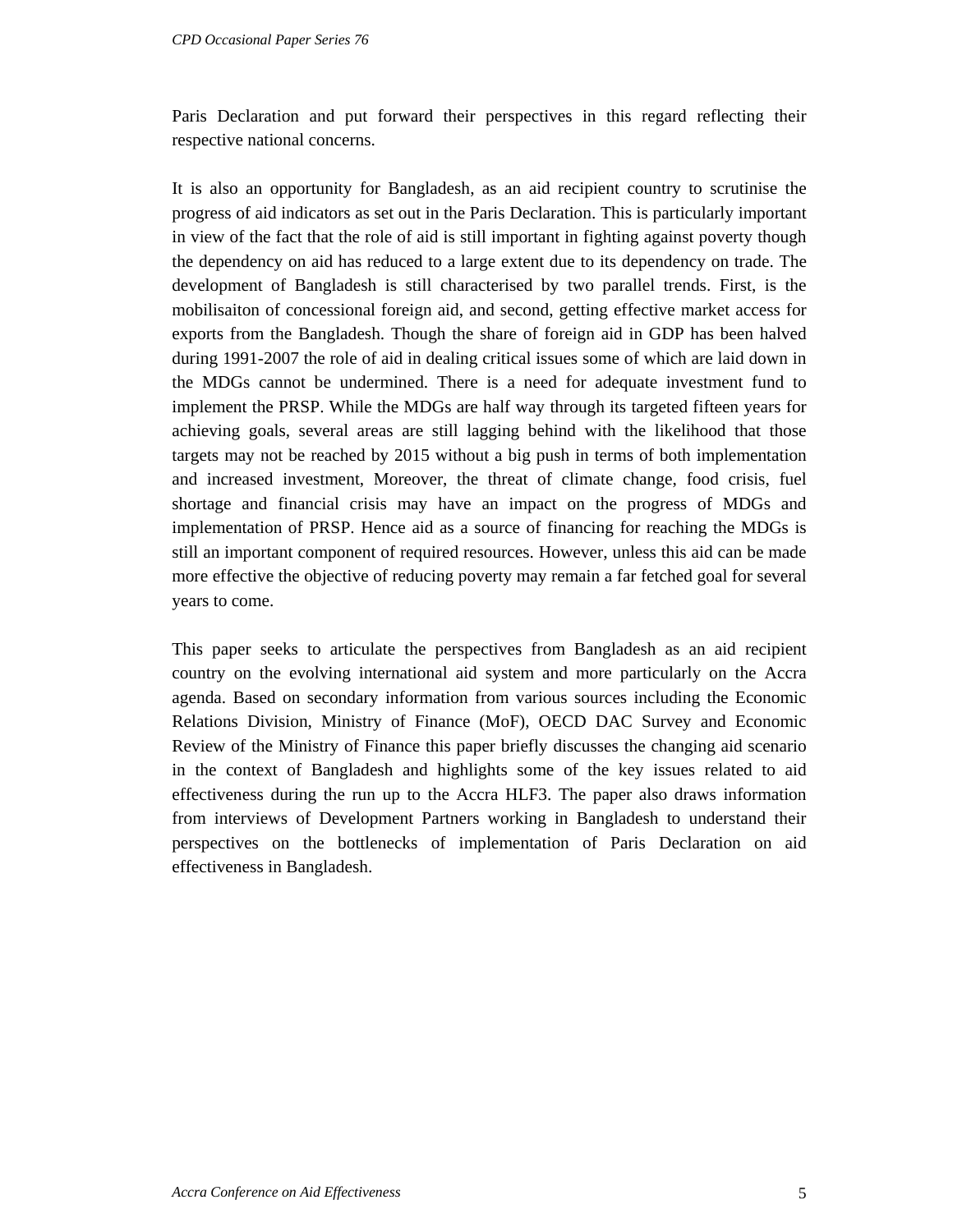#### **2. Changing Aid Scenario in Bangladesh**

There is a vast literature on the role of foreign aid in Bangladesh (CPD 2003; Sobhan 2004; Sobhan 1991; Sobhan 1990; Sobhan and Ahsan 1985; Sobhan 1982; Islam 1996). These studies have examined the changes in aid regime since the 1990s and reiterated the need to prioritise poverty alleviation in the policy agenda of the development partners. The present section is only a brief on the present aid scenario in Bangladesh. A detailed analysis of the macroeconomic dimensions of foreign aid in Bangladesh and its sectoral implications is beyond the scope of this study as it focuses primarily on some of the priority issues in view of the up coming Accra HLF3.

**Coming out of aid dependency:** During the last one and a half decade (1991-2007) Bangladesh has increasingly become integrated in the global economy. In 1991, less than quarter of the Bangladesh economy was associated with the global economy, in 2007, the comparable figure is about 56 percent implying that Bangladesh has gradually become a trade dependent economy from an aid dependent one. Foreign aid and exports were almost equal in 1991, but foreign aid flow was little above 13 percent in 2007. Import coverage during this period has increased by 1.5 times while import coverage by merchandise and services export has increased from less than 75 percent to more than 100 percent (Table 1).

| Items               | <b>FY 1981</b> | <b>FY1991</b> | FY 2001 | FY 2005  | FY2006   | FY 2007 |
|---------------------|----------------|---------------|---------|----------|----------|---------|
| 1. Export $(X)$     | 724.9          | 1718.0        | 6467.3  | 8654.52  | 10526.16 | 12153.7 |
| 2. Import $(M)$     | 1954.1         | 3472.0        | 9335.0  | 13530.81 | 14746.4  | 17156.7 |
| 3. Remittance (R)   | 379.0          | 764.0         | 1882.1  | 3848.29  | 4801.88  | 5978.2  |
| 4. ODA Disbursed    | 1146.0         | 1733.0        | 1369.0  | 1488.4   | 1567.6   | 1630.6  |
| $5. FDI$ (net)      | n/a            | 23.5          | 550.0   | 750.14   | 668.32   | 760.0   |
| Total $(1-5)$       | 4204.0         | 7710.5        | 19603.4 | 28272.6  | 32310.4  | 37679.2 |
| GDP (Current Price) | 19811.6        | 30974.8       | 47306.0 | 60018.3  | 61975.0  | 67714.0 |
| Degree of Openness* | 13.5           | 16.8          | 33.0    | 36.3     | 41.84    | 43.32   |
| of<br>Extent        |                |               |         |          |          |         |
| Globalisation       | 21.2           | 24.9          | 41.0    | 48.16    | 54.05    | 55.63   |
| $X$ as % of M       | 37.1           | 49.5          | 69.3    | 65.8     | 71.29    | 70.98   |
| $(X+R)$ as % of M   | 56.5           | 71.5          | 89.4    | 95.10    | 103.89   | 105.83  |
| ODA as % of GDP     | 5.8            | 5.6           | 2.9     | 2.5      | 2.5      | 2.4     |
| ODA as % of Export  | 158.1          | 100.9         | 21.2    | 14.5     | 14.9     | 13.3    |

**Table 1: Bangladesh's Degree of Openness and Extent of Globalization** (USD Million)

*Note:* \* Export + Import as % of GDP.

*Source:* CPD-IRBD Database.

**Share in the economy:** Though ODA disbursement showed some volatility over the years (1996-2007) the share in Gross Domestic Product (GDP) has remained constant at around 2.5 percent during the recent past. When compared with the Annual Development Programme (ADP) the share of ODA is around 51 percent at present (Figure 1). Discrepancy between committed and disbursed ODA has persisted always as a significant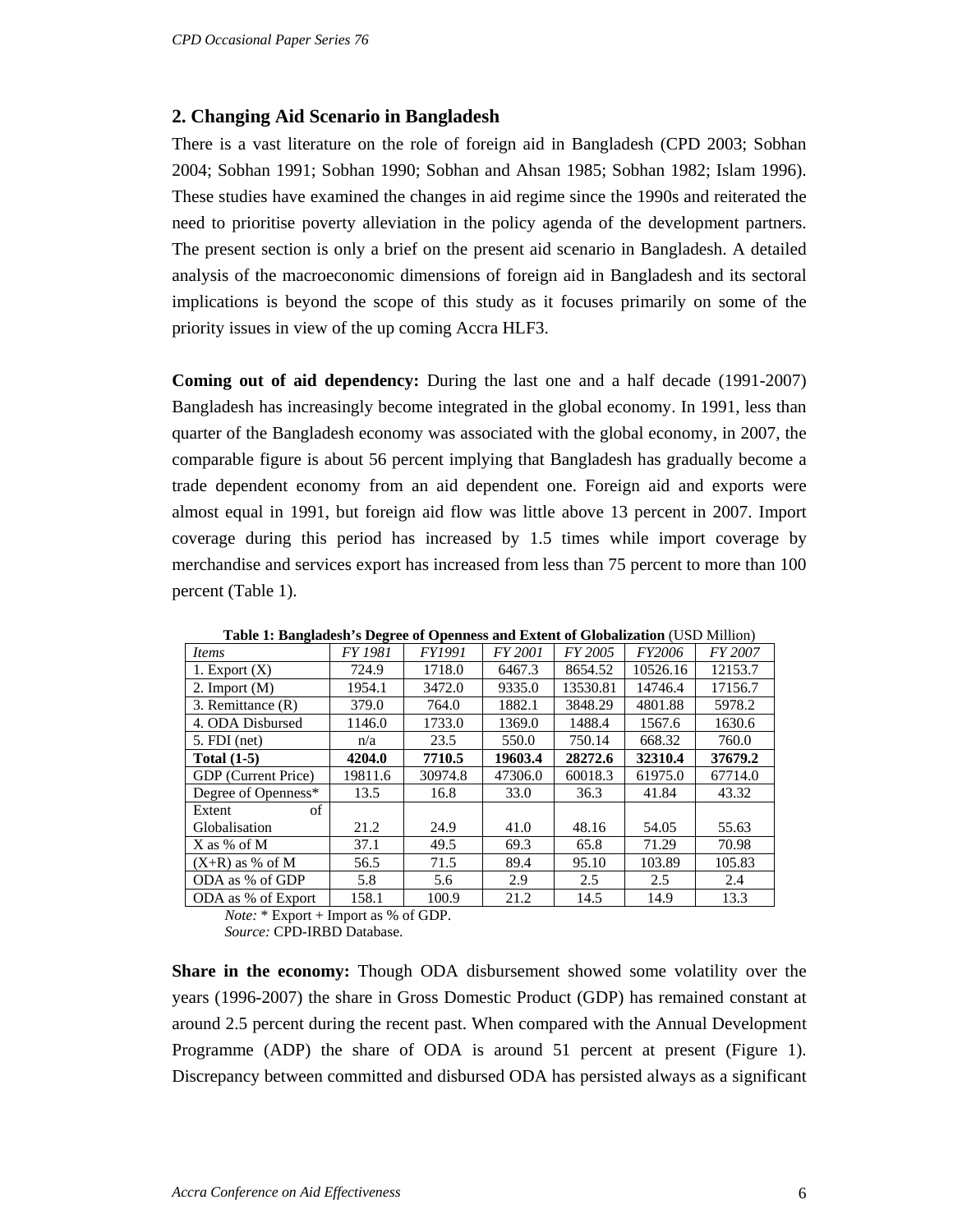amount remains in the pipeline. Except for a few exceptional years the disbursement was much lower than commitment (Figure 2).



*Source:* Economic Relations Division (ERD), Ministry of Finance, Government of Bangladesh.



**Figure 2: Aid Commitment and Disbursement** 

*Source:* Economic Relations Division (ERD), Ministry of Finance, Government of Bangladesh.

**Composition and sectoral allocation:** The share of grants in total foreign aid is declining, from 46.9 percent in 1996 to 36.2 percent in 2007 while the share of loan increased from 53 percent in 1996 to 63.8 percent in 2007 (Figure 3).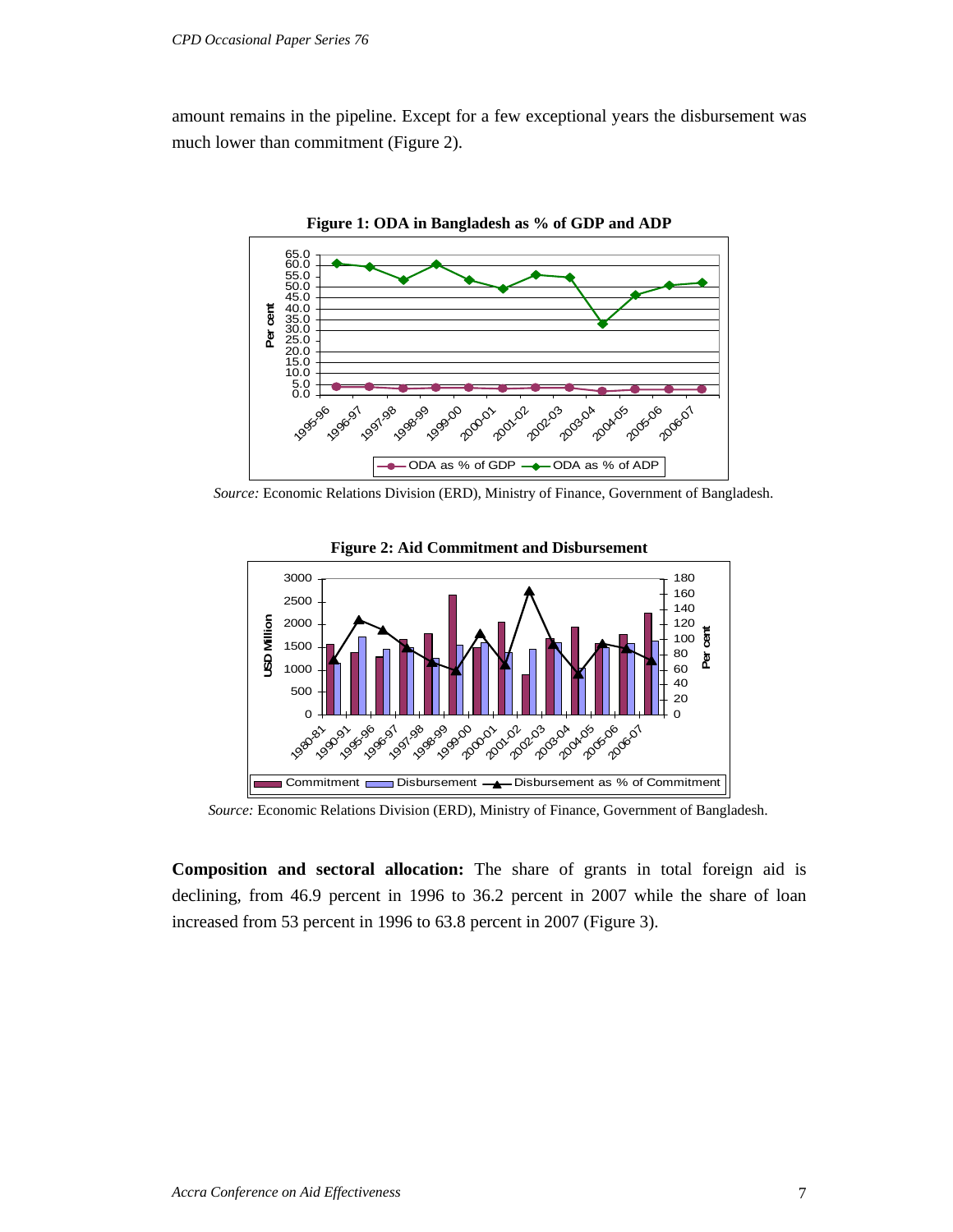

**Figure 3: Grants and Loans Disbursement** 

 *Source:* Economic Relations Division (ERD), Ministry of Finance, Government of Bangladesh.

In spite of reduced dependency on foreign aid there is a need for ODA in development projects. Currently more than 96 percent of aid comes as project aid and the rest 3.7 percent as food aid (Figure 4). The contribution of ODA is still significant for critical sectors such as health, education and physical infrastructure (Figure 5). However, allocation for education and health is higher than infrastructure (power), which needs massive investment. Globally, the sectoral allocation of aid within countries has shifted towards the social sectors from the productive sectors. There has been a significant increase in aid for the health and education sector with particular emphasis on HIV/AIDS and basic education in the poor countries of Africa and Asia. Agriculture and industry have experienced lesser allocation. Allocation for infrastructure has started to increase recently.



**Figure 4: Food, Commodity and Project Aid as per cent of Total Aid.** 

*Source:* Economic Relations Division (ERD), Ministry of Finance, Government of Bangladesh.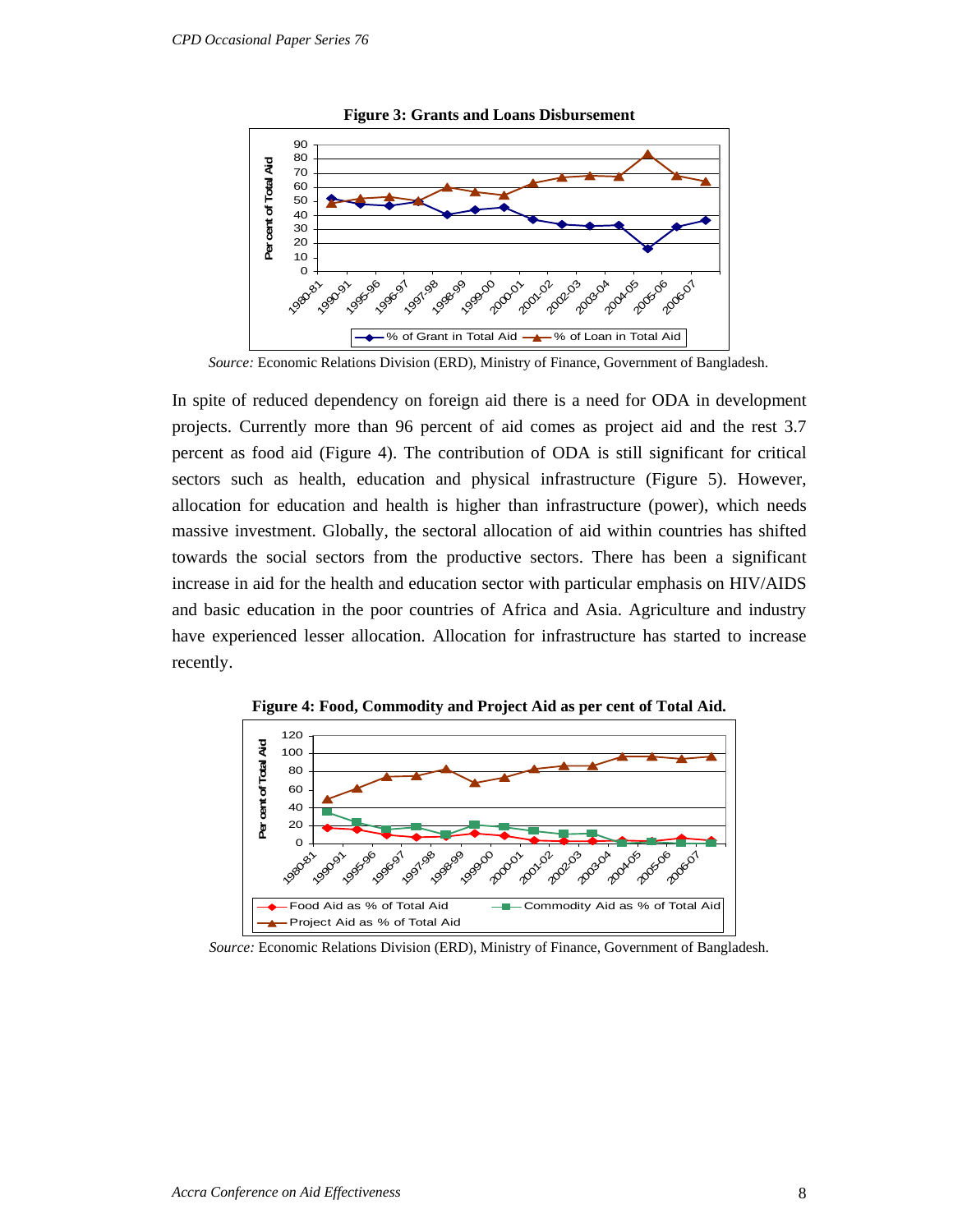

**Figure 5: Aid Disbursement by Sector** 

*Source:* Economic Relations Division (ERD), Ministry of Finance, Government of Bangladesh.

While increased allocation for social sectors are important to increase productivity (healthy and educated people can contribute more to the national production) and achieve MDGs, a decline in the productive sector will also have serious implications on the poverty reduction initiatives as there are direct linkage between poverty reduction and performance of productive sectors. These sectors not only contribute to the GDP of countries, but also are sources of employment and income for the vast majority in the developing countries. Investment in infrastructure improves connectivity which has direct positive bearing on productivity (UNCTAD 2007).

Also, the needs and local conditions have to be the major criterion for aid allocation if the fight against poverty is taken seriously (McGillivray and White 1994). The sectoral bias is a donor driven phenomenon resulting from a shift in emphasis at the headquarters level. It is not necessarily a response to the recipients' requirements and individual donor decisions tend not to take account of the decisions of other donors, hence leading to the over-emphasis on certain sectors. This goes against the ownership and alignment principles of the Paris Declaration which refer to giving priority to the need of the recipient countries.

**Bi-lateral versus multilateral:** At the global level, currently bilateral aid agencies contribute about 70 percent of total aid and the multilateral agencies contribute the remaining 30 percent indicating a clear preference of donors to channel their development assistance through bilateral rather than multilateral agencies.

As opposed to the global trend multilateral aid comprises of the lion's share in the aid basket. Though the shares of bi-lateral and multilateral aid were close to each other during 1999-2004 the share of multilateral aid started to increase since 2005 (Figure 6). This is a positive feature of aid disbursement in Bangladesh as global experiences show that for most bilateral donors poverty and development are not the primary determinant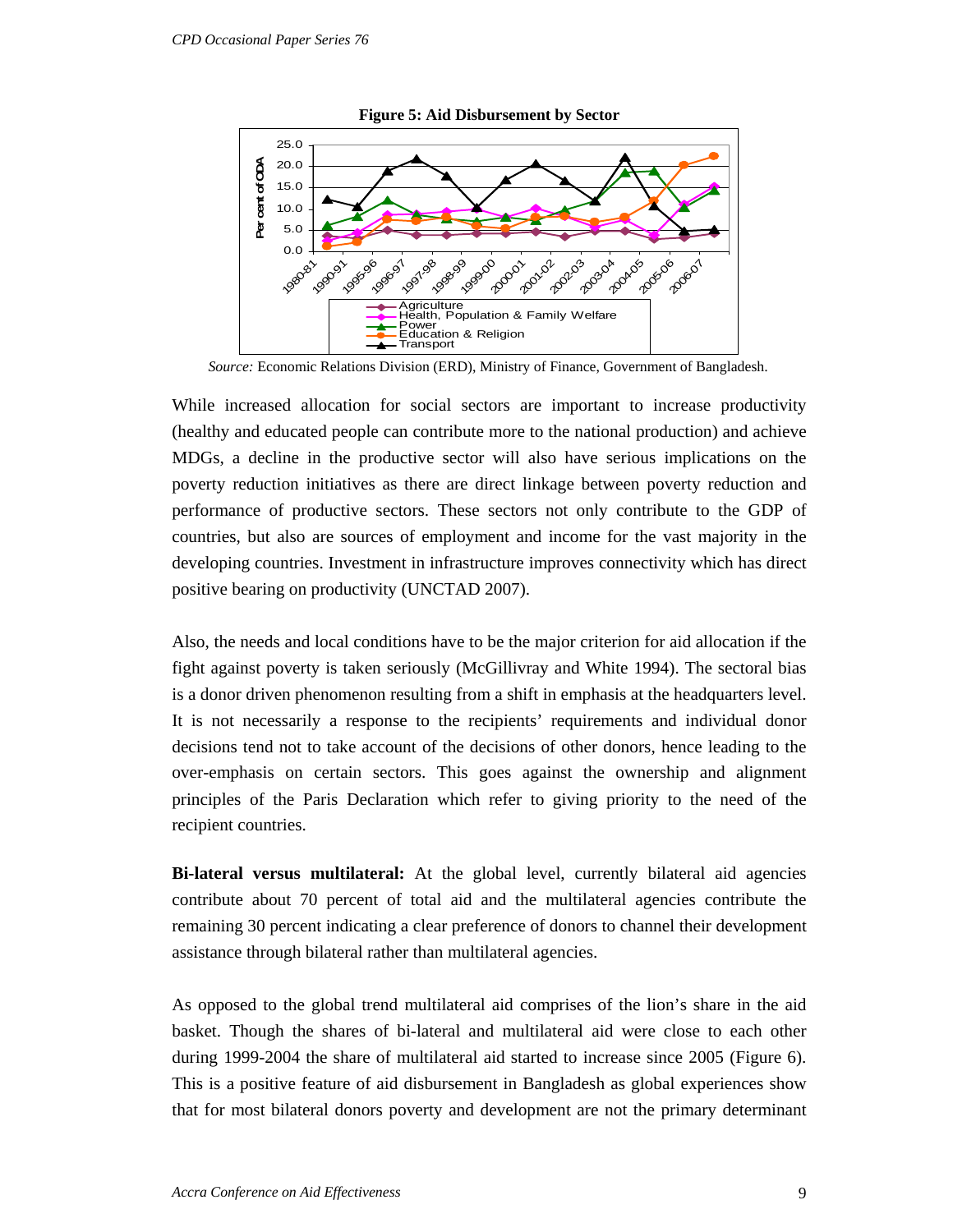for how aid is allocated although concerns about these issues make up the dominate debate about aid. Rather, a whole raft of political and strategic objectives, combined with developmental objectives, drive bilateral donor allocation decisions, both between and within countries (Christiansen and Rogerson 2005). One way to solve this problem would be to disburse a greater proportion of resources through the multilateral system. This brings the added advantage that there is also a scope for involvement of the recipient countries in the decision-making of the multilateral organisations (Burall *et al* 2006).

However, given the concerns about the dominance of the governance of the Bretton Woods institutions by rich countries and the well known failings of the UN system, multilateralisation of aid are in fact contentious. The experience of Bangladesh is one where the dominance of such multilaterals has been widespread with their pre-occupation with the state of governance and the nature of politics which was far from welcome by the policy makers (Sobhan 2004).



**Figure 6: Bilateral and Multilateral Aid Disbursement** 

*Source:* Economic Relations Division (ERD), Ministry of Finance, Government of Bangladesh.

**Format of delivery:** The global aid regime has also experienced a marked rise towards programme based approach from project based approach. However, the OECD/DAC's baseline monitoring survey in 2008 shows only 25 percent aid is programme based in Bangladesh (Table 2 in Section 3). While programme based is preferred to project based ones one important concern as regards the increase of programme based support is that it may undermine the importance of allocation for some important project type interventions.

**Debt Obligation:** The debt obligation per capita was US\$ 144 in 2007 compared to per capita ODA of US\$ 11.3. The debt-GDP ratio has been around 0.31 since 1998 (Figure 7). Though there has been huge debt relief in countries with social, natural and political problems Bangladesh has not benefited from such programmes (Figure 8). Increased aid to Afghanistan and Iraq, debt relief for Iraq and Nigeria, emergency assistance to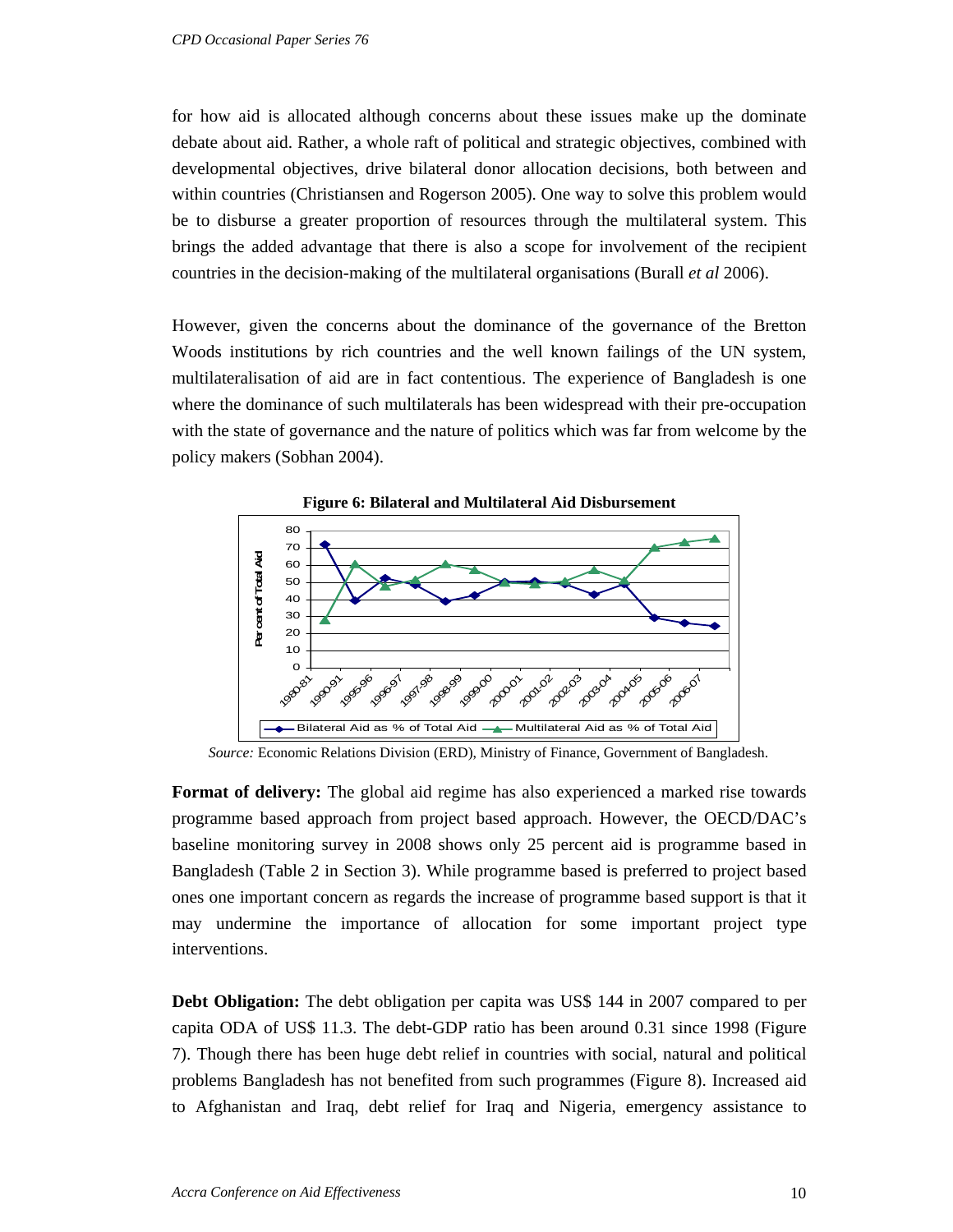countries hit by tsunami do actually imply that fewer resources are available for poverty reduction and achieving the MDGs in other countries.



**Figure 7: Debt GDP Ratio** 

 *Source:* Economic Relations Division (ERD), Ministry of Finance, Government of Bangladesh.



**Figure 8: Flow of ODA and Debt Forgiveness**

*Source:* Compiled from OECD/DAC Aid Statistics.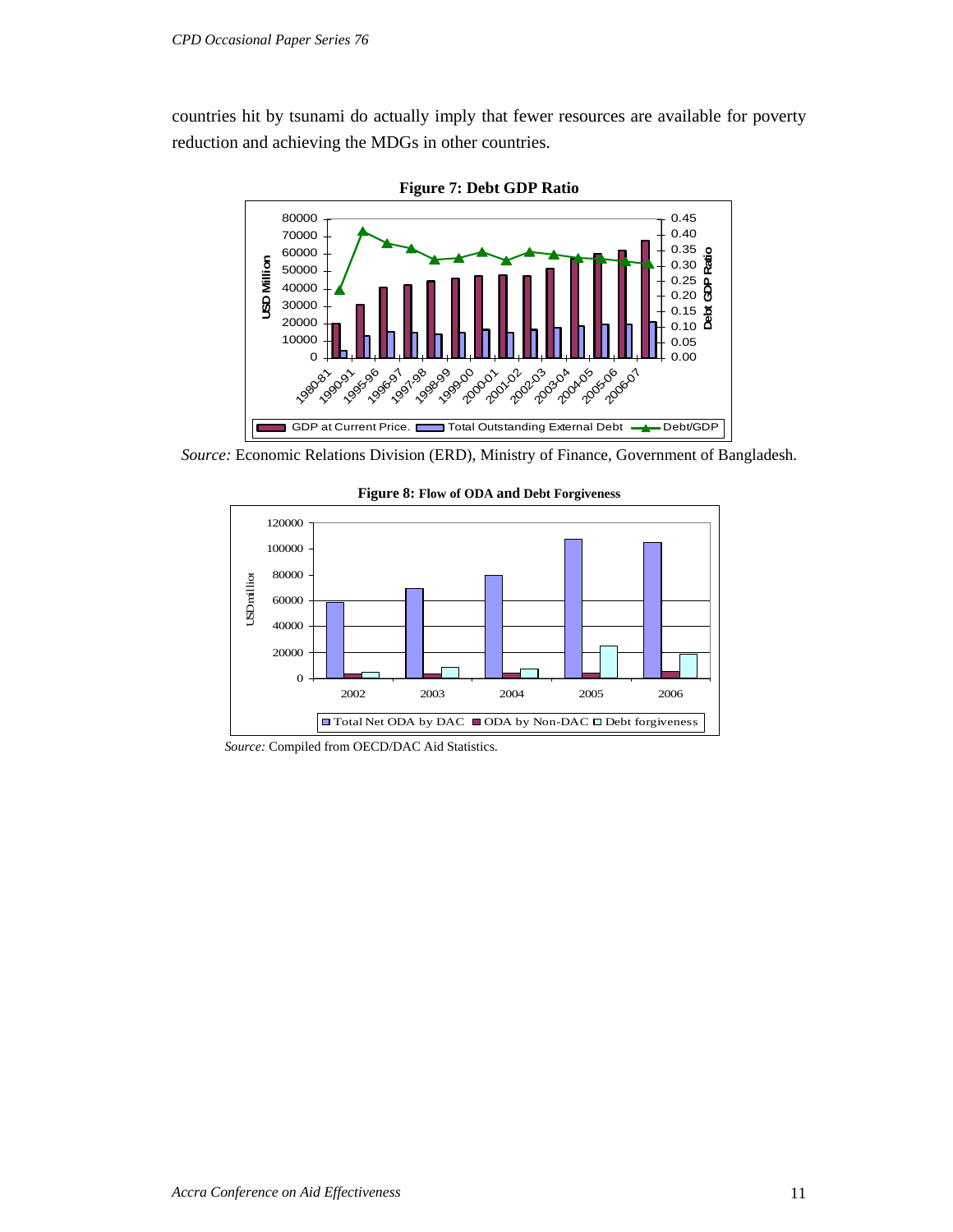## **3. Paris Declaration and Bangladesh**

There is a broad consensus among the international community that ODA could be made more effective in promoting development and poverty reduction. There are several reasons for why aid is currently less effective than it could be. The Paris Declaration incorporated the Monterrey consensus and the MDGs and other internationally agreed development goals. It is an international agreement to which over one hundred Ministers, heads of agencies and other senior officials have signed-up to.

Countries and organisations have committed to continue to increase progress against the five pillars as set out in the Paris Declaration (see box 1). The Declaration contains a set of monitorable actions and indicators. Twelve monitorable targets of progress have been identified under the five pillars. It is a major international statement on aid effectiveness which brings together a number of key principles and commitments in a coherent way. The Paris Declaration recognises the importance of partnership for aid to be effective instead of traditional donor-recipient relationship.

#### **Box 1: Principles of Paris Declaration**

*1. Ownership*: ensures that recipient country has a national development strategy. It recognises country ownership as the core condition for aid effectiveness.

*2. Harmonisation*: refers to needs and opportunities rising at country level. The process involves agencies to work together to introduce common arrangements for planning, managing and delivering aid.

*3. Alignment*: requires donors to relate their support programmes to national development strategies and government systems.

*4. Managing for Results*: refers to development of transparent and monitorable systems to determine the impact of aid.

*5. Mutual Accountability*: establishing an obligation on donors and partners to undertake mutual assessments of progress.

*Source:* OECD/DAC 2005.

Bangladesh faces several challenges in case of implementing the principles due to various limitations. Some of these challenges can be summarised as follows:

#### **(i) Ownership**

- According to the Paris Declaration, ownership requires active leadership by the country over development policies, strategies and the coordination of development actions
- PRSP is supposed to be an inclusive planning process of development strategies, priority setting, monitoring and evaluation

#### **Challenges**

PRSP process in Bangladesh:

• Lacks broad based consultation: does not ensure participation of all stakeholders in the preparatory activities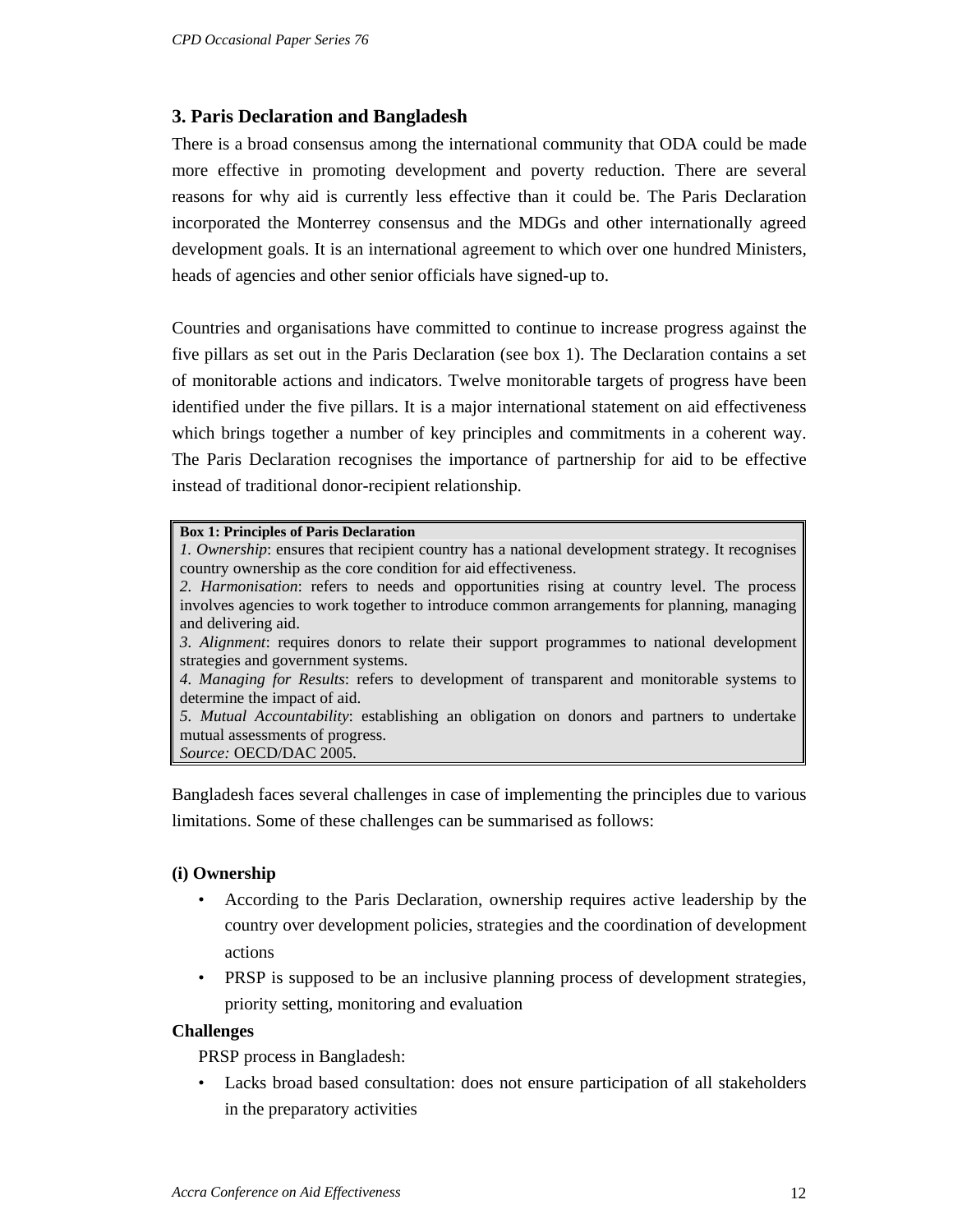- Democratic ownership is weak without political commitment
- Regarded as a tool for donors in aid coordination
- **(ii) Alignment** 
	- Alignment on partners' priorities: Aid continues to impose policy agendas that are externally driven and to pull policy making capacity out of government while initiating unpredictable finance (disbursement is 72% of commitment)
	- Use of country systems: Systems alignment-being a small economy Bangladesh needs its donors to use country systems and procedures to manage and account for aid

#### **Challenges**

- Capacity Constraints
- Donors' reluctance or legal inability to use country systems
- Insufficient information on planned and actual disbursement

#### **(iii) Harmonisation**

- Harmonisation involves streamlining activities of different aid agencies through ccommon arrangements and shared analysis
- It requires donors to share information on policies, conditionality and monitoring systems

#### **Challenges**

- Lack of government capacity to lead, coordinate and manage aid
- Dealing with donor missions and different development partners imposes huge transaction costs on government by attaching detailed conditions (402 donor missions in 2007; 286 in 2006)

#### **(iv) Managing for Results**

- Countries are expected to develop cost-effective results-oriented reporting and performance assessment frameworks
- While donors commit to using any such arrangements and refraining from requiring separate reporting

#### **Challenges**

- Weak monitoring system and capacity: requires strengthened statistical and monitoring & evaluation systems
- Increase political leadership and domestic demand for results

#### **(v) Mutual Accountability**

• Mutual accountability requires joint assessment through country level mechanisms of mutual progress in implementing agreed commitments on aid effectiveness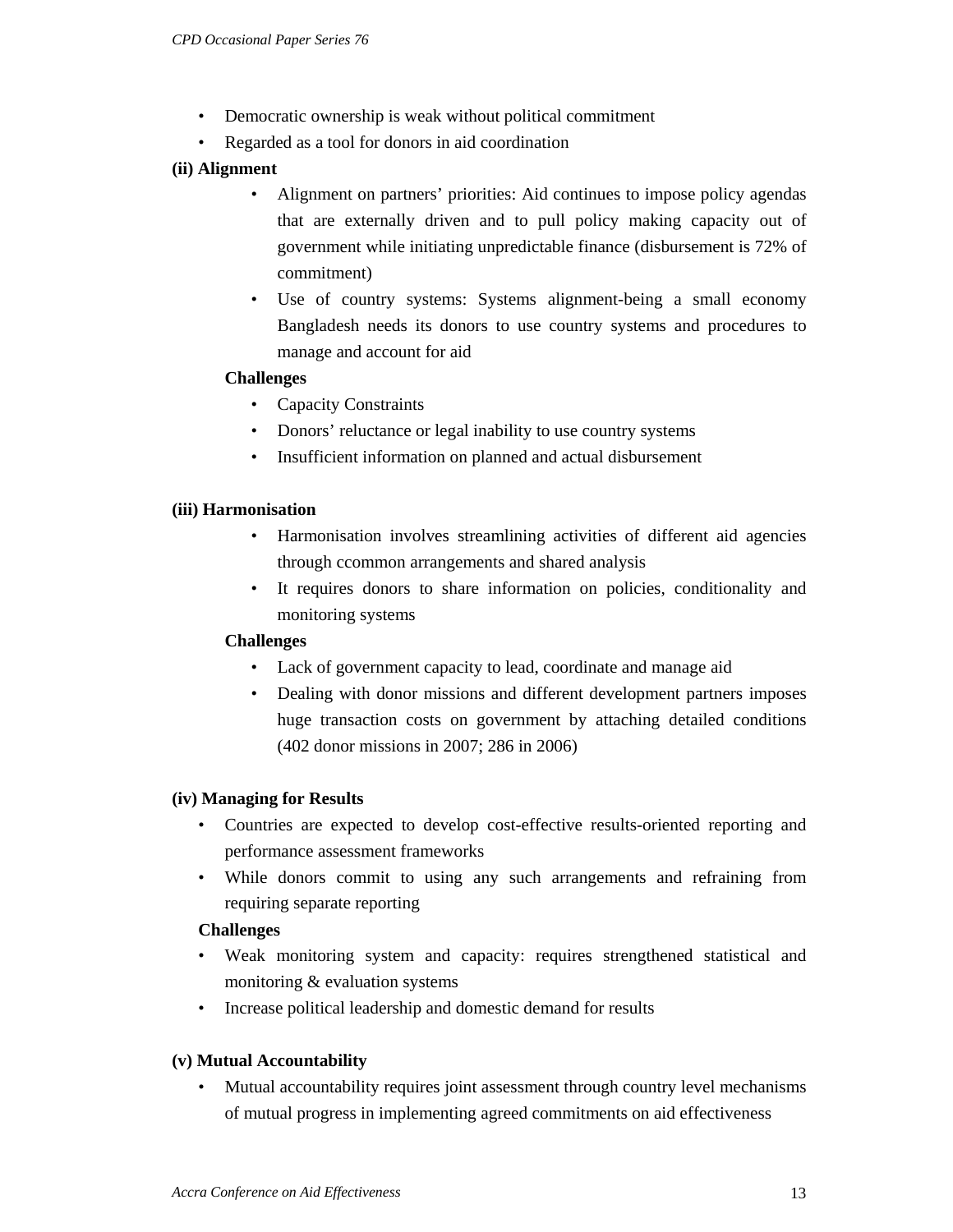## **Challenges**

- Regular dialogue on national priorities required
- Needed to strengthen domestic accountability, including CSO participation
- More comprehensive inclusion of country level development partners; donorgovernment power balance
- Predictability of funds essential

## *3.1 Progress against the Paris Declaration in Bangladesh*

The results for the 2007 Baseline Survey provides an indication of the direction towards achieving the Paris indicators and targets. This baseline survey is based on evidence from 34 self-selected countries, and it concludes that the results "clearly show that *in half of the developing countries singing onto the Paris Declaration, partners and donors have a long road ahead to meet the commitments they have undertaken.*" Progress will require countries to determine their own pace, priorities and sequencing of reforms; a one size Paris Declaration will not fit all countries (see box 2 for a summary of the recommendations from this first survey of progress against the Declaration (OECD/DAC 2007). Though targets are to be met by 2010 the overall progress is slow and patchy, both for individual donors as well as for individual partner countries implying that considerable work will need to be carried out during the next few years.

|                        | Box 2: High-Level Findings from the First Paris Declaration Survey                                                                                                                                           |
|------------------------|--------------------------------------------------------------------------------------------------------------------------------------------------------------------------------------------------------------|
| (i) Ownership          |                                                                                                                                                                                                              |
|                        | a. National development strategies need substantial strengthening;                                                                                                                                           |
|                        | b. Budget credibility is undermined by sizable inaccuracies in the budget<br>estimates of aid flows;                                                                                                         |
| (ii) <b>Alignment</b>  |                                                                                                                                                                                                              |
|                        | a. More countries need to use performance assessment tools to reform and<br>improve their systems;                                                                                                           |
|                        | b. Partner countries must take the lead in defining capacity development<br>priorities, and donors should direct their assistance to implementing<br>coordinated technical and capacity building strategies; |
|                        | (iii) Harmonisation                                                                                                                                                                                          |
|                        | a. Donors must aggressively reduce the transaction costs of delivering and<br>managing aid;                                                                                                                  |
|                        | b. Harmonisation costs represent an upfront investment of doing business more<br>effectively and should be factored into operational budgets;                                                                |
|                        | (iv) Managing for Results                                                                                                                                                                                    |
|                        | a. Partners and donors should use performance assessment frameworks and<br>more cost-effective results-oriented reporting;                                                                                   |
|                        | (v) Mutual Accountability                                                                                                                                                                                    |
|                        | a. Aid effectiveness issues and results need to be discussed more explicitly at<br>country level, and credible monitoring mechanisms need to be developed.                                                   |
| Source: OECD/DAC 2007. |                                                                                                                                                                                                              |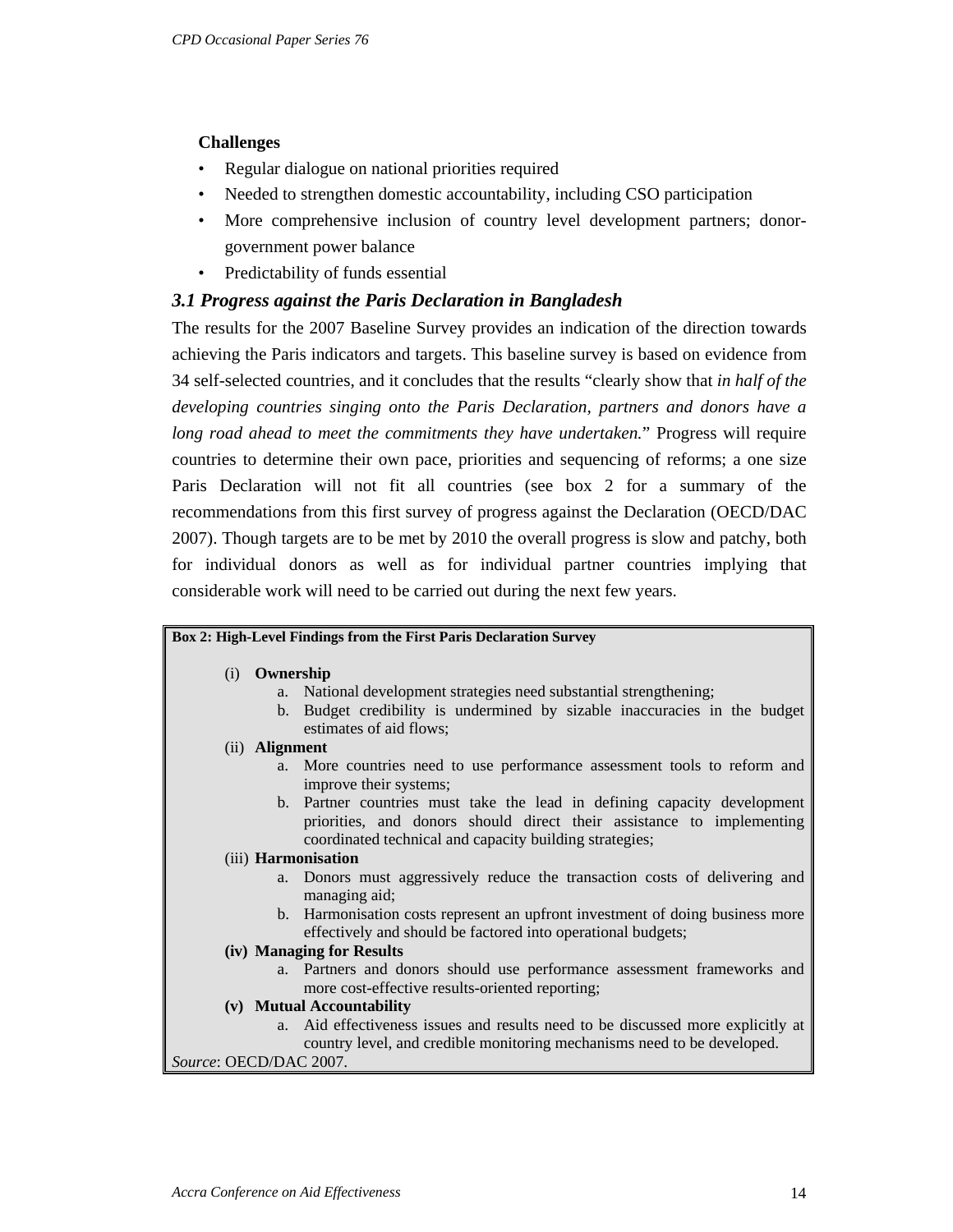Bangladesh participated in the Survey on Implementation of the Paris Declaration conducted by the OECD which was launched globally in January 2008 and participated by 54 countries. Bangladesh also participated in Survey on Monitoring the Paris Declaration in 2006 and 2008. The Implementation survey highlights the qualitative assessment against twelve indicators. Table 2 shows the quantitative progress against twelve indicators of Paris Declaration as revealed from the Monitoring Survey.

|                 |                                               | Table 2: Frogress against Indicators of Faris Deciatation in Dangiagesh |                |                |  |  |  |  |
|-----------------|-----------------------------------------------|-------------------------------------------------------------------------|----------------|----------------|--|--|--|--|
|                 | <i>Indicators</i>                             | 2005                                                                    | 2007           | 2010 Target    |  |  |  |  |
|                 |                                               | Reference                                                               |                |                |  |  |  |  |
| $\mathbf{1}$    | Ownership-Operational development             |                                                                         | C              | B or A         |  |  |  |  |
|                 | strategies (PRS)                              | C                                                                       |                |                |  |  |  |  |
| 2a              | Reliable public financial management (PFM)    | 3.0                                                                     | NA             | 3.5            |  |  |  |  |
| 2 <sub>b</sub>  | Reliable procurement systems                  | NA                                                                      | <b>NA</b>      | Not applicable |  |  |  |  |
| 3               | Aid flows are aligned on national priorities  | 88%                                                                     | 91%            | 94%            |  |  |  |  |
| $\overline{4}$  | Strengthen capacity by co-ordinated support   | 31%                                                                     | 67%            | 50%            |  |  |  |  |
| 5a              | Use of country PFM systems                    | 53%                                                                     | 71%            | No target      |  |  |  |  |
| 5 <sub>b</sub>  | Use of country procurement systems            | 48%                                                                     | 58%            | Not applicable |  |  |  |  |
| 6               | Strengthen capacity by avoiding parallel PIUs | 38                                                                      | 25             | 13             |  |  |  |  |
| $\tau$          | Aid is more predictable                       | 91%                                                                     | 98%            | 96%            |  |  |  |  |
| 8               | Aid is Untied                                 | 82%                                                                     | 93%            | More than 82%  |  |  |  |  |
| 9               | Use of common arrangements or procedures      | 41%                                                                     | 25%            | 66%            |  |  |  |  |
| 10a             | Joint missions                                | 19%                                                                     | 38%            | 40%            |  |  |  |  |
| 10 <sub>b</sub> | Joint country analytic work                   | 38%                                                                     | 56%            | 66%            |  |  |  |  |
| 11              | Results oriented frameworks                   | D                                                                       | $\mathcal{C}$  | B or A         |  |  |  |  |
| 12              | Mutual accountability                         | No                                                                      | N <sub>o</sub> | Yes            |  |  |  |  |

**Table 2: Progress against Indicators of Paris Declaration in Bangladesh** 

*Note:* The World Bank's Aid Effectiveness Review assesses countries on a scale of E to A where 'A' indicates that the country has a strong operational development strategy and 'E' indicates that there is no such strategy. 'C' implies that progress is not enough as yet.

*Source:* OECD/DAC 2008.

3.2 State of Play towards Implementation of Paris Declaration

- $\triangleright$  Harmonization initiatives so far includes pool account, procedures for pool funded procurement, performance based financing, joint implementation and supervision activities and common audit and reporting requirements.
- $\triangleright$  Harmonization Action Plan (HAP) has been approved in August 2006. HAP is the working document directing both GOB and Development Partners.
- $\triangleright$  A PRS-HAP cell has been constituted to facilitate the implementation of plans.
- $\triangleright$  GoB-DP joint Harmonization Task Force has been established to monitor the Harmonization Action Plan and Paris Declaration Implementation.
- $\triangleright$  A new Procurement Regulation introduced in 2003 for addressing the issue of harmonization. The regulation required all donors to use public resources for procurement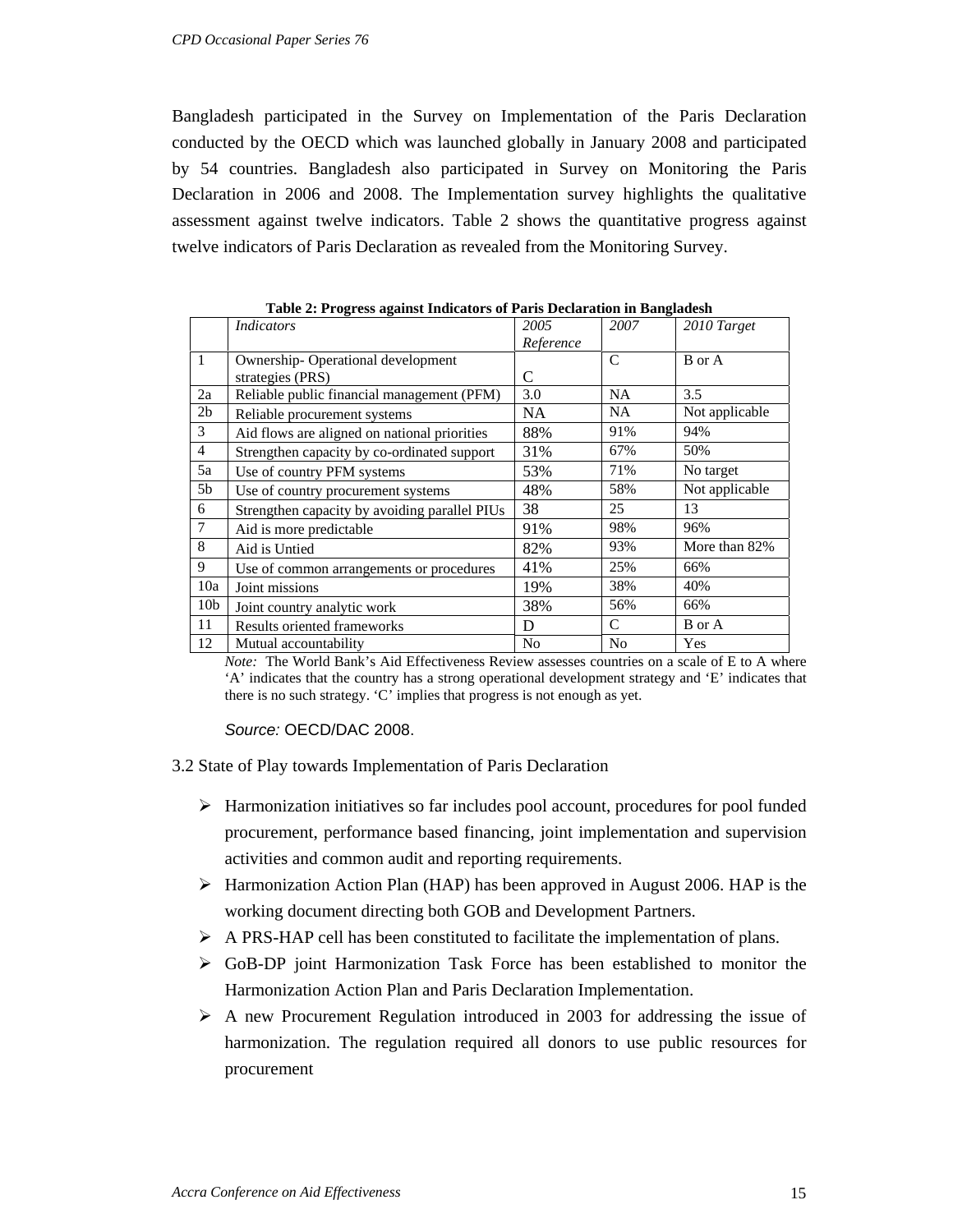- ¾ National Strategy for Accelerated Poverty Reduction (NSPR): Administered by the National Executive Committee led by the Prime Minister, it has been the major guideline for development planning since 2006
- $\triangleright$  Local Consultancy Group (LCG) has included the External Relations of the Ministry of Finance with bilateral and multilateral donors.

#### **Donors' Perspective Aid Effectiveness in Bangladesh**

- ¾ Deficiencies in Bangladesh's Public Financial Management (PFM) System. Institutional rigidities have made it difficult for the partners to adapt to country level initiatives
- $\triangleright$  It has been difficult to reach an agreement on how to align overall donor support on the basis of the PRSP approach
- $\triangleright$  Low aid absorptive capacity due to weak governance and large unutilized pipeline
- $\triangleright$  Lack of competence to identify the country's need for aid and to prepare aid worthy proposals
- $\triangleright$  Resistance of Bangladeshi officials to attempts to impose donor policy prescriptions.

#### **Government's Perspective on Aid Effectiveness in Bangladesh**

- $\triangleright$  Conditionality with assistance inhibit harmonization and alignment
- $\triangleright$  Practice by the donors of dictating policy agenda; they are unwilling to give away direct control over program delivery
- $\triangleright$  Donor behavior still reflects 'disbursement imperative' rather than an aid effectiveness imperative
- $\triangleright$  Lack of coordination between the big donors and others
- $\triangleright$  Donor involvement with GoB in issues regarding political governance and human rights
- ¾ Donors also need capacity building and should be accountable for their nonperformance.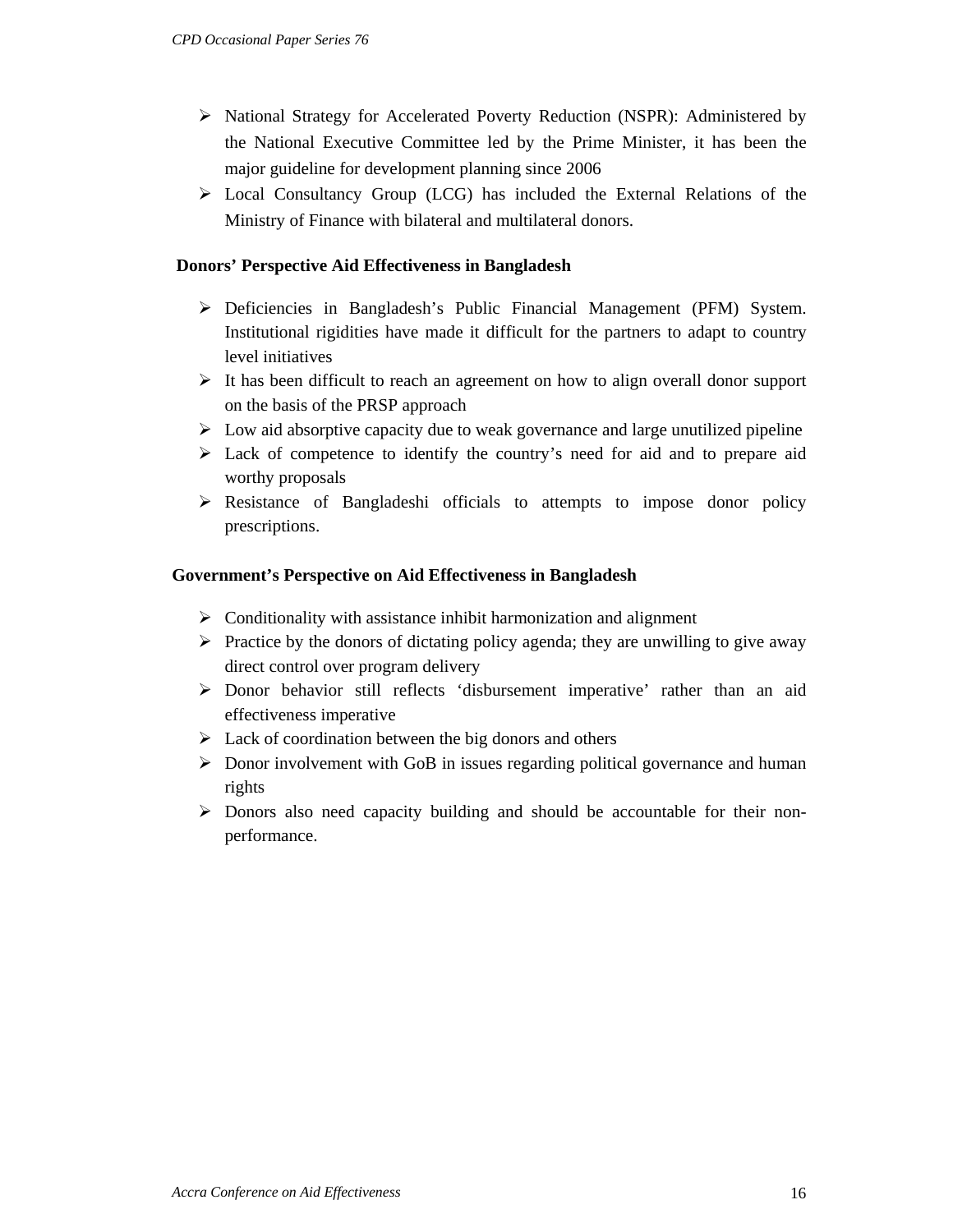#### **4. Moving beyond Paris**

The Paris Declaration is not an end in itself, it is a mean to achieve certain goals on aid effectiveness. This, however, is fraught with a number of weaknesses both in terms of process and substance. *First*, the Paris Declaration has no formal international status and legitimacy apart from being an informal framework of understanding among governments, bilateral and multilateral agencies. Second, the participation process has been criticised as being too narrow with the dominance of the DAC members. The rise, over the past ten years or so, of new actors in the global aid system suggests the need for a broader consensus on aid effectiveness involving all stakeholders. Official non-DAC donors, private funds, foundations, charities, new global special funds and NGOs are among the new players in the aid system. Yet participation of the aid recipient countries in the Paris Declaration process was low, of non-governmental organisations (NGOs) was marginal and of private funds and non-DAC donors negligible (IBON 2007). *Second*, indicators of Paris Declaration have also been identified as too loose and allowed for significant interpretation at the country level and that this has affected the data recovered from the Monitoring Surveys (OECD/DAC 2007). *Third*, the indicators place too much emphasis on actions by recipient countries and not enough on those needed by donors (Tandon 2008).

#### *What is the third High Level Forum?*

The Accra HLF3 is a high-level political process to take stock of mid-term progress towards the commitments laid out in the 2005 Paris Declaration. Beyond the mid-term review of progress, HLF3 will identify key blocks to further progress as well as a series of priority actions to accelerate the achievement of the targets. Hundred countries and between 800 – 1000 individuals are expected to attend the forum. There will be strong civil society engagement, including a meeting in Accra just prior to the official event. The final outcome from the HLF3 will be the politically negotiated Accra Agenda for Action (AAA).

There are three elements to the HLF3:

• Nine roundtables focusing on key issues raised during the regional consultations. List of roundtables are:

| Roundtable 1: | Country ownership                         |
|---------------|-------------------------------------------|
| Roundtable 2: | Alignment: country system, predictability |
| Roundtable 3: | Harmonisation-complementarity             |
| Roundtable 4: | Results and impacts                       |
| Roundtable 5: | Mutual accountability                     |
| Roundtable 6: | Civil society and aid effectiveness       |
| Roundtable 7: | Situations of fragility and conflicts     |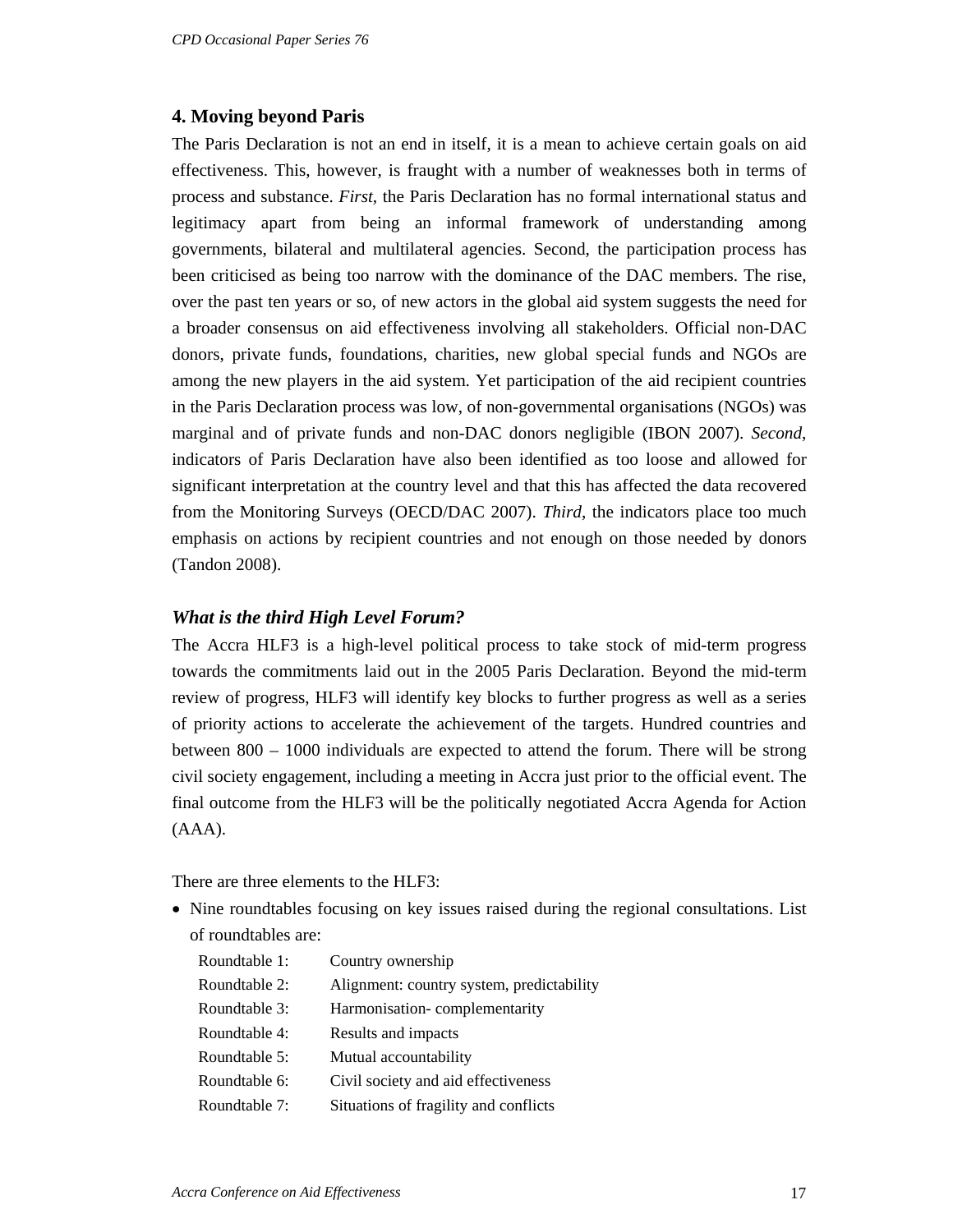Roundtable 8: Sector applications (health, education, infrastructure...) Roundtable 9: Aid architecture

- A marketplace where countries and donors are invited to display posters highlighting good practice. A speakers' corner will be organised where brief presentations can be made; and
- The Ministerial plenary where the AAA will be finalised.

The OECD/DAC, individual donors (and a very few partner countries) have commissioned a large number of studies for HLF3. Most of these will be circulated before September. There are also three key documents feeding into HLF3:

- The 2008 Paris Monitoring Report;
- The Evaluation Report; and
- The Progress Report which is synthesising the results of all of the other studies into one short document.

The AAA is intended to be a political statement of ministers, which has a small set of concrete actions. It will focus on addressing the constraints to achieving Paris Declaration commitments agreed in 2005. In addition, it will respond to a series of issues which have emerged from the regional consultations. Finally it is intended to set the future direction for discussions on aid effectiveness.

The first draft of the AAA was released on the  $18<sup>th</sup>$  March 2008 (All drafts are available from www.accrahlf.net). The final draft has been released on the  $25<sup>th</sup>$  July 2008 for endorsement at the HLF3. It is important to note that final endorsement at HLF3 will be by silent consent at the Ministerial session on the  $4<sup>th</sup>$  September. If countries do not raise objections they will be considered to have endorsed the declaration.

Seven issues have emerged from the DAC's consultations with partners and civil society during various meetings prior to Accra. These have been identified as critical issues for partners and will be addressed during the roundtable discussions. The issues are:

- Untying;
- Conditionality;
- Predictability;
- Division of Labour;
- Incentives;
- Capacity Development; and
- Three cross cutting issues: human rights, environment, and gender.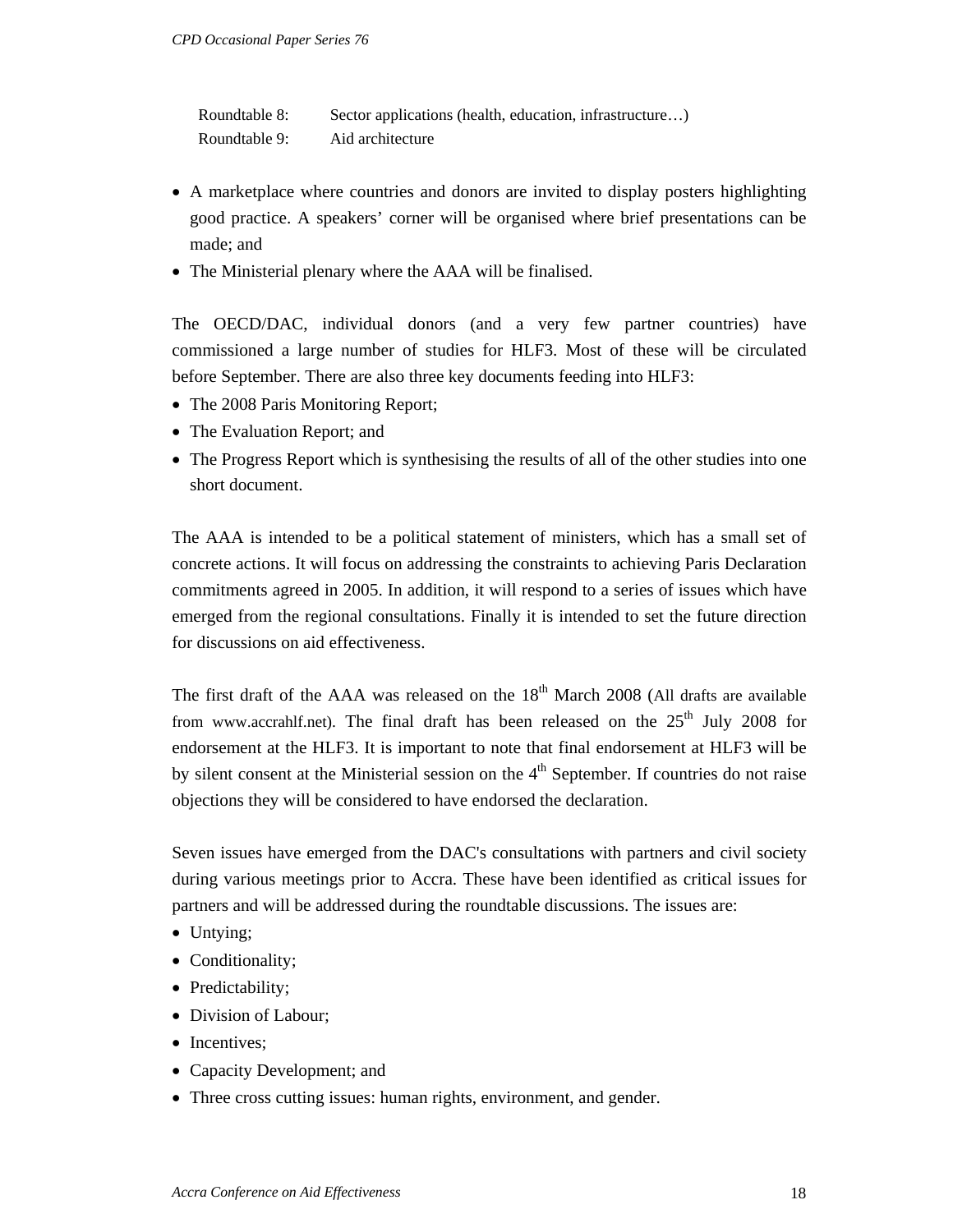### *Assessing the Process and Content of AAA*

Any discussion on the assessment of the AAA has to be on the basis of reflection on the Paris Declaration as it is the basis for the AAA. In general the indicators in the Paris Declaration need more clarity and comprehensiveness to ensure full coverage of the Paris Declaration. The implementation of the key principles is conditioned on a number of activities of both partners and donors. While these principles provide guidelines for effective aid mechanism there are several gaps in the Paris Declaration which may stand in the way of its effective implementation. Some of these are discussed here briefly under the heading of the relevant pillar of the Declaration.

**Ownership:** According to the Paris Declaration, ownership requires active leadership by the country over development policies, strategies and the coordination of development actions. Ownership is at the centre of the Paris Declaration because without it the other pillars cannot be implemented effectively. Ownership is measured by the Paris Declaration by examining the extent to which a country has a functioning development strategy or Poverty Reduction Strategy paper (PRSP). There is no explicit mention within this definition about who within a country should own the development strategy and a widely held criticism of this indicator is that it focuses too much on *government* ownership rather than on that of the wider country. An additional criticism that has been made of the Declaration's ownership indicator is that it is assessed using the rating generated by the World Bank's Aid Effectiveness Review. As such, this removes any element of country ownership of the assessment (Tandon 2008).

A broader definition of ownership would be that ownership centres on democratic ownership, and national leadership and capacity. Democratic ownership itself requires commitment and participation of all stakeholders including parliaments, local government bodies, NGOs, community based organisations, business organisations and the media. Ownership of long term development visions such as PRSP which is supposed to be an inclusive planning process of development strategies, priority setting, monitoring and evaluation also requires leadership and capacity at the national level in defining and implementing development and cooperation strategies and processes. However, the PRSP process in many countries does not ensure participation of these stakeholders in the preparatory activities and remains largely controlled by the international financial institutions (IFIs). The PRS process in Bangladesh is a case in point. No stakeholder representatives were included in the National Steering Committee (NSC) which was created to formulate a work plan for preparing a full blown PRSP; it was therefore only an inter-ministerial committee. As a consequence, it missed the opportunity to take inputs from wider sections of the society during the designing phase of the PRSP. Parallel to the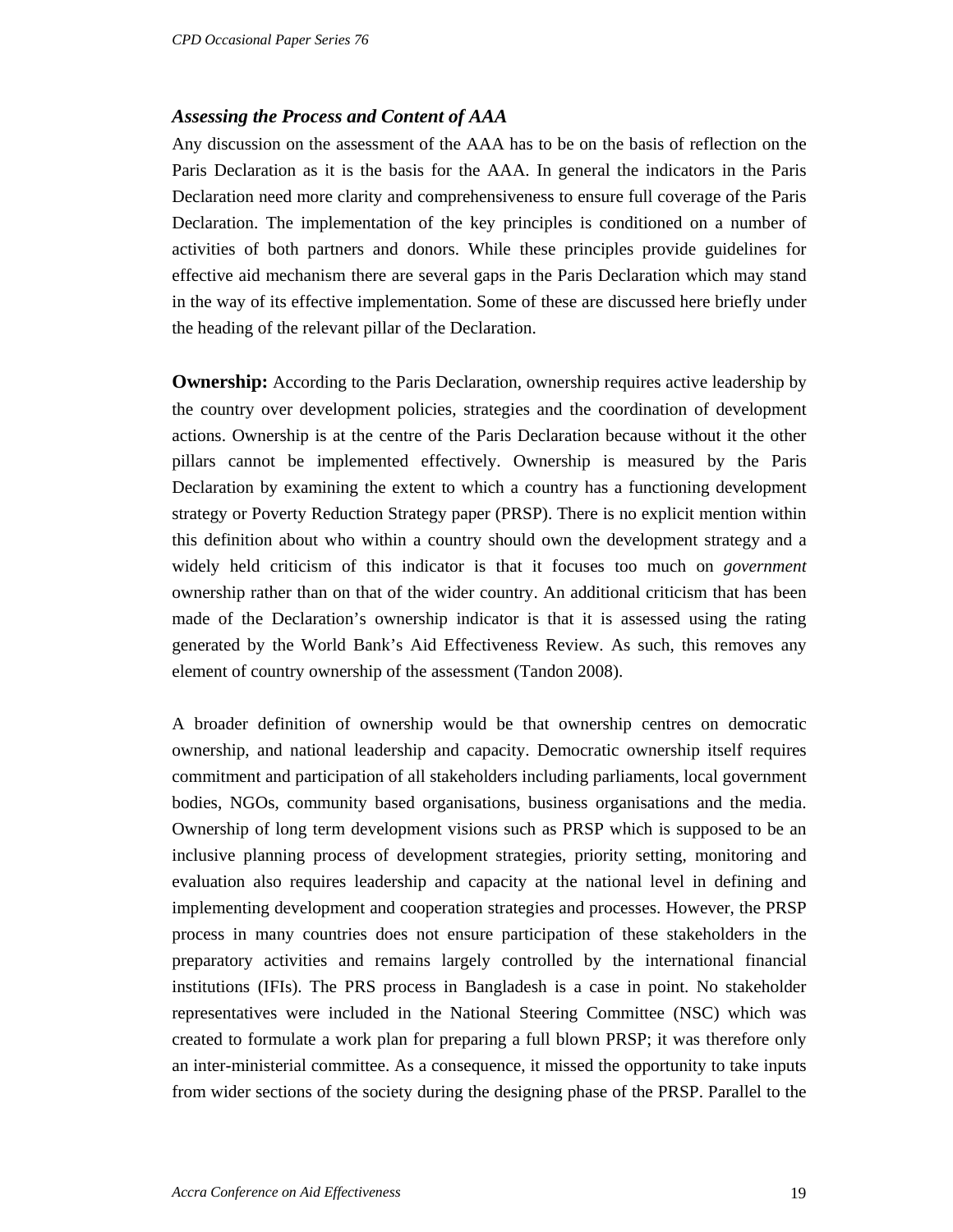consultations organised by the government of Bangladesh (GOB), the World Bank and the International Monetary Fund (IMF) provided a manual of the PRSP to the GOB which acted as the basic guidelines for preparing the PRSP of Bangladesh (GOB 2002, Bhattacharya 2005, Deb *et al* 2003; Bhattacharya and Ahmed 2006). However, there are examples of CSO participation in the PRSP implementation process in other countries. Malawi has involved CSOs in the implementation process of agriculture, health and education sector programmes, for example (Malawi 2005).

**Alignment:** Aid that is donor-driven and fragmented is likely to be ineffective. Once a government has a functioning development strategy in place, the Paris Declaration demands that donors align their aid with the strategies and plans. In addition, they must make use of, and build the capacity of, national systems for public financial management. This in turn requires government leadership both in strategy development and in strengthening government systems. In measuring this pillar of the Declaration the indicators focus on both these aspects of alignment.

The *predictability* of aid flows is an important concern for aid recipient countries (Burall et al 2007). Without predictability, both within and between years, it is impossible for countries to budget and plan effectively. This tends to reduce their ownership. Predictability falls under the alignment pillar in the Declaration. The Declaration calls on donors to provide "reliable indicative commitments of aid over a multi-year framework and disburse aid in a timely and predictable fashion according to agreed schedules", yet the indicator measures whether or not donors delivered their commitments within the relevant fiscal year. The indicator provides no evidence about when in the year the aid was disbursed, nor any indication on the extent to which donors make multi-year commitments and keep them.

Another critical issue within the alignment pillar is the *untying of aid*. It is estimated that tied aid increases the value of goods and services by 15-30 percent. This is the one indicator within the Declaration without a specific target; the Declaration only says that there should be "continued progress overtime" in untying aid. This does not reflect the strong international consensus that exists for untying aid and reduces pressure on donors to untie their aid.

Finally another critical issue, placed under alignment in the Paris Declaration, is that of *conditionality*. The Declaration calls on donors to "draw conditions, whenever possible, from a partner's national development strategy or its annual review of progress in implementing this strategy." These conditions should "link funding to a single framework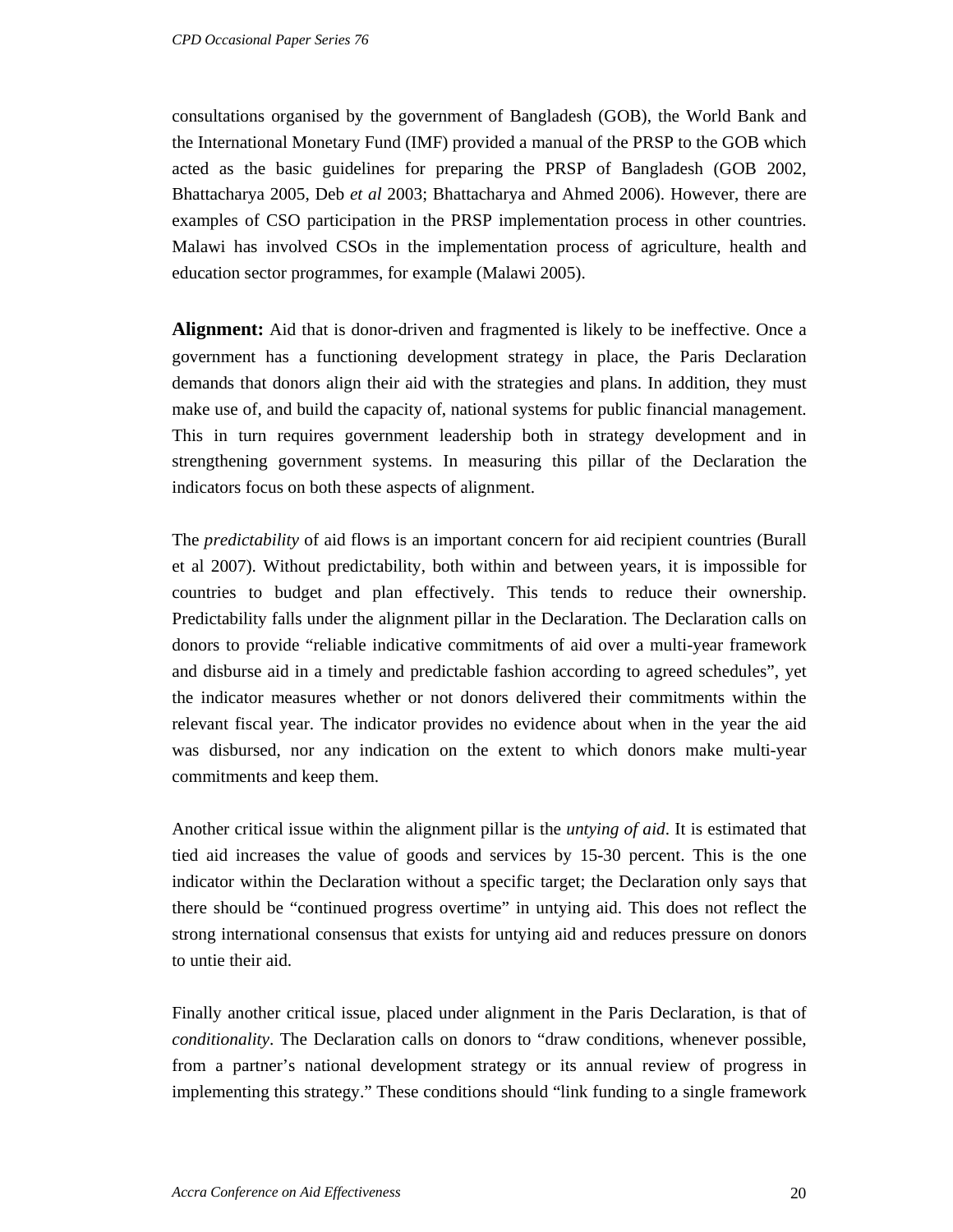of conditions and/or a manageable set of indicators derived from the national development strategy," (OECD/DAC 2005) But, there is no target set, no indicators to measure progress and no workstream to move forwards on this issue. There is a broad consensus, across many of the donors as well as within recipient governments and in civil society that finding ways of removing some types of conditionality and reducing others is important, but there is no explicit way within Paris for dealing with the issue. Hence there is a need for addressing conditionality comprehensively in the process of aid reform alongside commitments under the Paris Declaration (Tujan 2008).

**Harmonisation:** Aid effectiveness is improved when there are good systems and structures for coordination among different donors that build on shared objectives set within a framework that reconciles different interests in a constructive manner. Without this, aid recipient governments tend to be overwhelmed by multiple requests for information, time and capacity. Harmonisation involves streamlining the activities of different aid agencies. It requires donors to share information on policies, conditionality and monitoring systems. In fact the global rhetoric on harmonisation is proving difficult to implement at the country level. Evidence suggests that it requires a significant time investment from donor staff in developing strong relationships with staff from other donors. In addition, donors face considerable challenges in altering their administrative practices to allow effective harmonisation among different donors. This is for a variety of reasons including reporting requirements of donor legislatures and other accountability structures.

While harmonisation is primarily about donor-donor activities, it can place significant demands on the capacity of recipient countries too, for example in the development of Joint Assistance Strategies. This suggests that there is a need for capacity building both for partner and donors.

Another issue is the challenge of including global funds and non-traditional donors in harmonisation action. There are currently few mechanisms for their incorporation into the existing coordinating mechanisms and joint results monitoring frameworks.

Finally, one of the two indicators used in the Paris Declaration to measure whether "aid flows are harmonised" is whether 66 percent of total ODA uses "programme based approaches" by 2010. Hence it has been criticised that the Paris Declaration locks donors' programmes into a centralised and exclusive relationship with the Southern state actors. Hence supporting the development of the civil society sector, a vital component for the development of democratic ownership becomes difficult.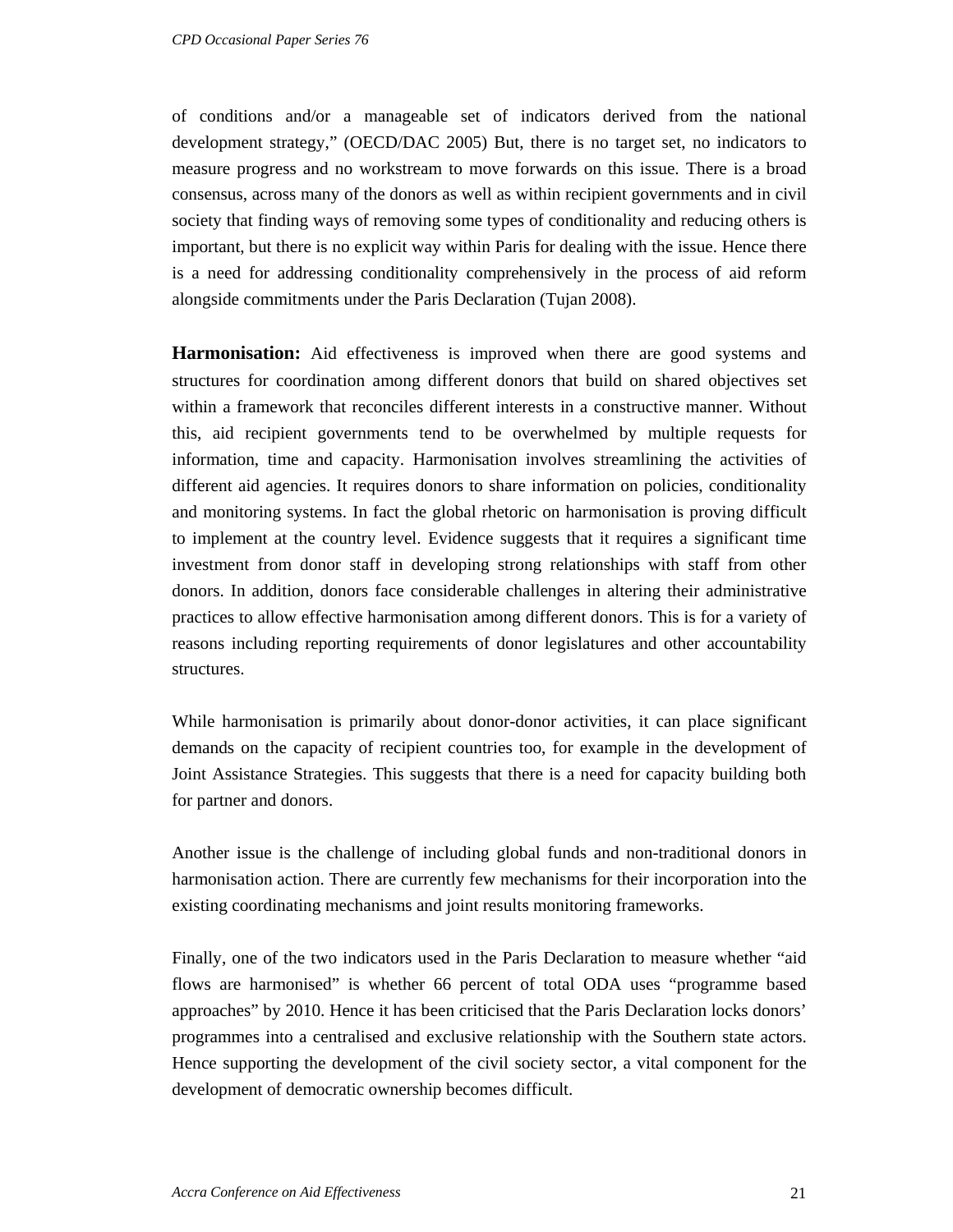**Managing for Results:** Aid recipients and donors have committed to work together to manage resources on the basis of results and to use information to improve decisionmaking. This means both strengthening the capacity to undertake such management and helping to increase the demand for a focus on results. Countries are expected to develop cost-effective results-oriented reporting and performance assessment frameworks, while donors commit to using any such arrangements and refraining from requiring separate reporting.

As with the ownership indicator, the indicator used to assess this pillar uses the rating generated by the World Bank's Aid Effectiveness Review arguably removing any element of country ownership of the assessment (Tandon 2008).

**Mutual Accountability:** Donors and aid recipients have committed to being accountable to each other for the use of development resources in a way that will build public support for national policies and development assistance. This will require accountability to be better balanced. In particular it requires joint assessment through country level mechanisms of mutual progress in implementing agreed commitments on aid effectiveness including commitments made in the Paris Declaration.

The Paris Declaration is very unspecific about the nature of the country assessment or exactly what all parties must do to achieve the indicator. In addition, it says little about strengthening independent capacity of the country partners to assess the progress of donors in achieving the goals of the Declaration. It merely calls for country level assessments to be in place by 2010 without suggesting parameters for these assessments to increase both equality in the aid relationship and a more comprehensive inclusion of country level development partners, In order to strengthen mutual accountability two sets of issues need to be addressed: how to give developing countries more voice, power and capacity to keep donors accountable for their commitments; and how to create better mechanisms for promoting shared goals and reciprocal commitments and goals (Mukherjee *et al* 2007).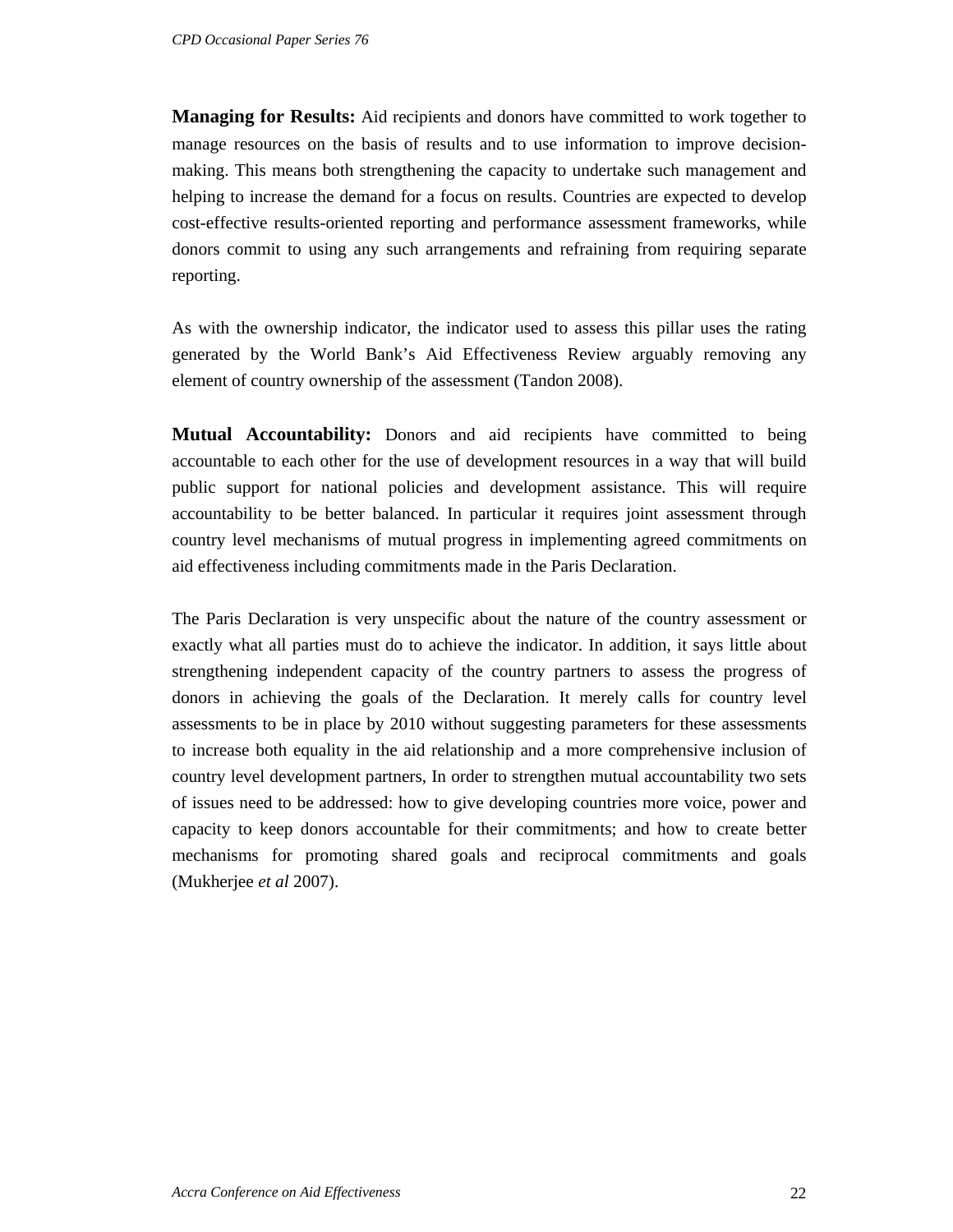### **5. Conclusions and Policy Recommendations**

In view of several missing elements in the Paris Declaration which has been reflected also in the AAA concerns have been raised as to whether the AA A should be endorsed or not. While there is no denying that several issues were not covered and some were less concrete the agenda should not also be overloaded with too many issues. This may dilute the focus of the discussion and add more complexities in the whole aid system. For example, there have been suggestions from various groups that the Paris Declaration should include issues like environment, gender and human rights. However, there are already other international processes and government commitments. Moreover, there is a danger that pushing for commitments on these issues within the Paris Declaration could allow donors to increase conditionality around environment or human rights.

Despite its faults and the flaws in the process the AAA can at least be considered as a 'reformist' agenda fro the time being and efforts should be made towards improving and strengthening the Paris agenda. For the first time there is a document that places responsibilities on donors as well as partners. It is important therefore to try to meet commitments of the Paris Declaration in order to demonstrate to donors that partners are committed and then to call their bluff if they are not willing to commit.

Moreover, Accra should be seen is part of a longer term process and not as the end point. It is an ongoing process. Therefore, Accra needs to be seen in the broader context and link discussions to trade, aid for trade (A4T), and wider discussions about the MDGs and broader development. In doing so a number of key challenges which are slowing progress towards the Paris Declaration should be dealt with.

First, the capacity has been a major constraint. Traditionally, the donor-recipient relationship has been an asymmetric one involving a strong and a weak party where political and economic structures of domination and exploitation provided little space for the latter to choose. Furthermore, over the years aid system has gone through various reforms, but with few inputs from recipients. Consequently, marginal participation of aid recipient governments in the global debate on international aid system has been a limiting factor towards effective reforms of the overall architecture. This has been partly due to low enthusiasm on the part of the donors to encourage recipient countries to be involved in the processes of global aid system. The recipient countries remained largely engaged in debates at national level on the nature of impact. As some of the developing countries started to achieve success in boosting their merchandise and services exports, their enthusiasm regarding foreign aid has also dampened. However, it is also true that even when there was awareness of the national relevance of global aid system, recipient countries faced serious capacity deficit in articulating their views. But capacity is not just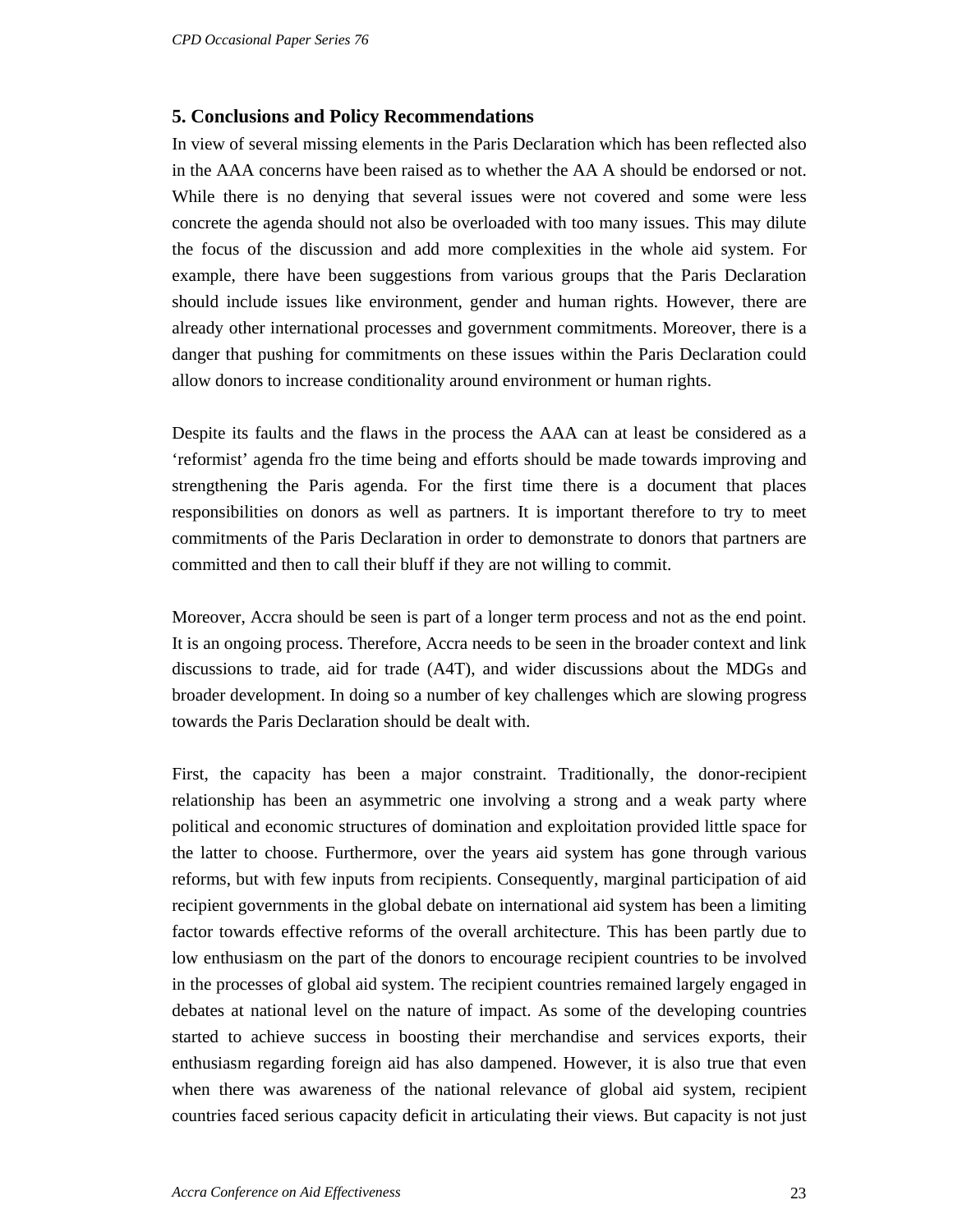lacking on the partner side, donors too lack capacity to implement their commitments. The monitoring process requires considerable capacity from both donors and partners as a result of the high transaction costs. Donors are not moving fast towards aligning more generally with country systems. There is a disconnect between head quarter rhetoric and policies, and actions on the ground.

Second, the level of participation of civil society in the global aid debate has been traditionally very low. While it has been mentioned that the OECD/DAC has undergone a very extensive consultation in the run-up to the HLF3, and in many ways unprecedented for the DAC, there is still a participation deficit in terms of substantive input and impact on the research and the outcomes from the HLF3. Such participation should also be ensured at the national levels by the partner countries. Although the involvement of national governments is critical, this must be broadened out to include civil society which is in many ways a real ally on a number of key issues within the discussions. Partner governments must now find ways to broaden the debate about the HLF3 beyond the Ministry of Finance, across government and into civil society.

Third, Paris Declaration is not only about aid effectiveness indicators and principles. Rather it should be about impact on the ground and development effectiveness. Moreover, rather than being a technical process, it is a political process because the Declaration highlights political commitments by different parties for achieving the targets. In addition to improved capacity and inclusion of all stakeholders a good deal of political interests and commitment at the highest level is also required in order to achieve the goals. This goal is not only about aid effectiveness. The ultimate aim must be development effectiveness and this must be seen in broader terms, emphasising social justice and not just growth.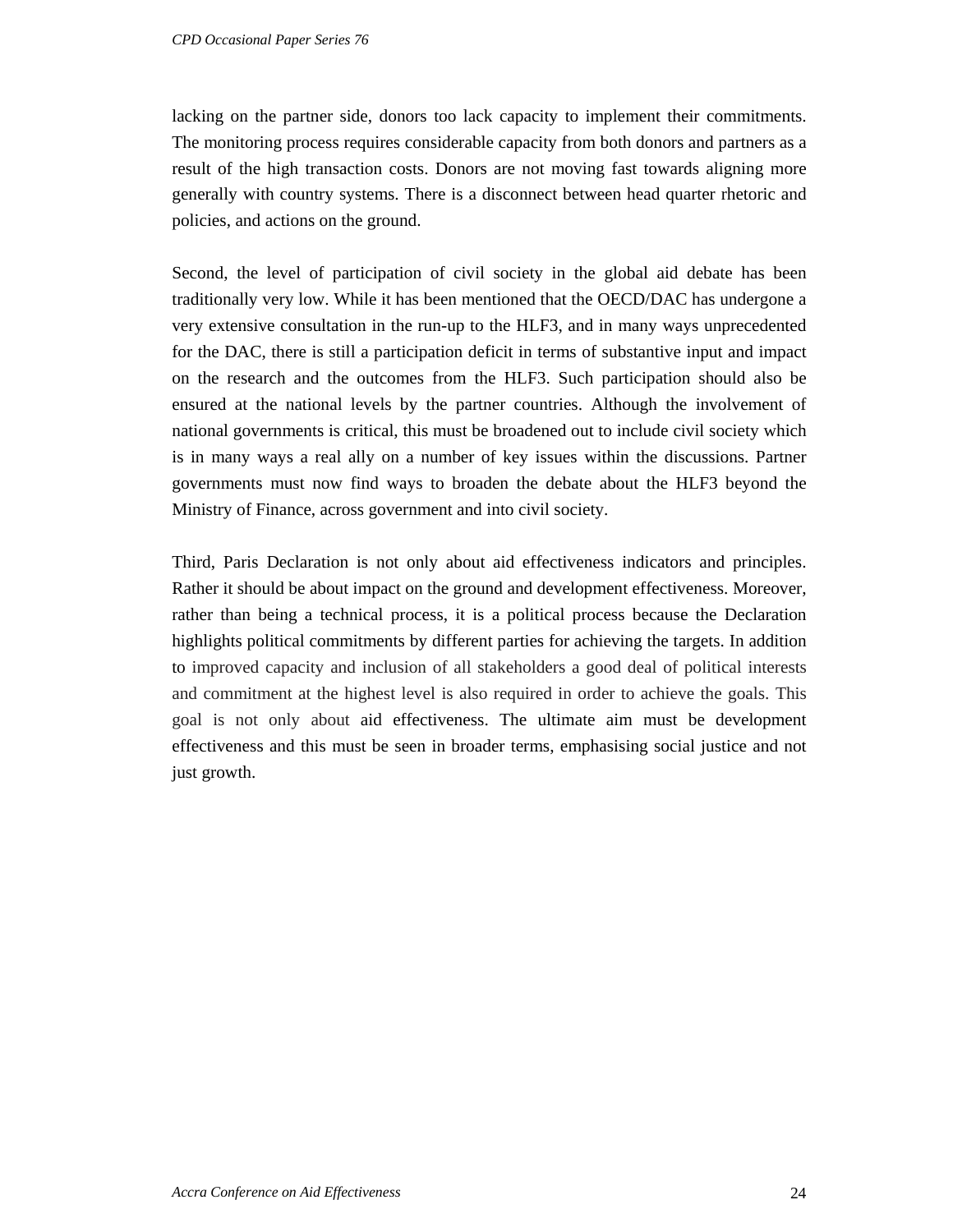#### **References**

- Bhattacharya, D. and Ahamed, S. (2006). *Challenges in Implementing Poverty Reduction Strategy Papers (PRSP),* published by the Centre for Policy Dialogue (CPD), Dhaka, Bangladesh.
- Bhattacharya, D. (2005). *Delivering on the PRSP in Bangladesh: An Analysis of the Implementation Challenges* Occasional Paper No 54 (November 2005). Dhaka: CPD.
- Burall, S. and Maxwell, S., with Alina Rocha Menocal (2006). *Reforming the international aid architecture: Options and ways forward*, ODI, London.
- Burall, S., Mease, K., Mall, P., and Datta, A. (2007). *Assessing Key Stakeholder Perceptions of the Effectiveness of Multilateral Organisations*, Overseas Development Institute, London.
- Burnside, C. and D. Dollar (2000a). 'Aid, Policies and Growth', *American Economic Review*, 90, 4, 847–68, American Economic Association.
- Burnside C. and D. Dollar (2000b). 'Aid, Growth, the Incentive Regime, and Poverty Reduction', in C. L. Gilbert and D. Viner (eds.), *The World Bank: Structure and Policies* (Cambridge: Cambridge University Press).
- Christiansen, K., Rogerson, A. (2005). *Is the current aid architecture 'fit for purpose?'* The Commonwealth, Barbados.
- Collier, P. and D. Dollar (2001). 'Can the World Cut Poverty in Half? How Policy Reform and Effective Aid Can Meet International Development Goals', *World Development*, 29, 11, 1787–802.
- Deb, U.K., Raihan. A. and Ahamed. S. (2004). *The Poverty Reduction Strategy for Bangladesh: A Review of the Finalisation Process and Interim Measures*, The University Press Limited, Bangladesh.
- Islam, Azizul. 1996. Mobilisation of Domestic Financial Resources for Development. RIS Occasional Paper No. *49*. New Delhi; RIS.
- Katseil, L. and Carey, R. (2007). *The evolving landscape of development finance*, Power point presentation to Global Forum on Development HLM: Paris.
- Lele, U., Sadik, N, Simmons, A. (2007). *The Changing Aid Architecture: Can Global Initiatives Eradicate Poverty?* The World Bank: Washington.
- Malawi, Government of (2005). *Malawi Poverty Reduction Strategy 2003/2004. Annual Progress Report* Ministry of Economic Planning and Development, Malawi.
- McGillivray, M. and H. White (1994). 'Development Criteria for the Allocation of Aid and Assessment of Donor Performance', *Credit Research Paper No. 94/7* University of Nottingham, Nottingham.
- Morrissey, O. (2004). "Conditionality and Aid Effectiveness Re-evaluated", The World Economy, Volume 27, Number 2, February 2004, pp 153-171, *Blackwell Publishers*, London.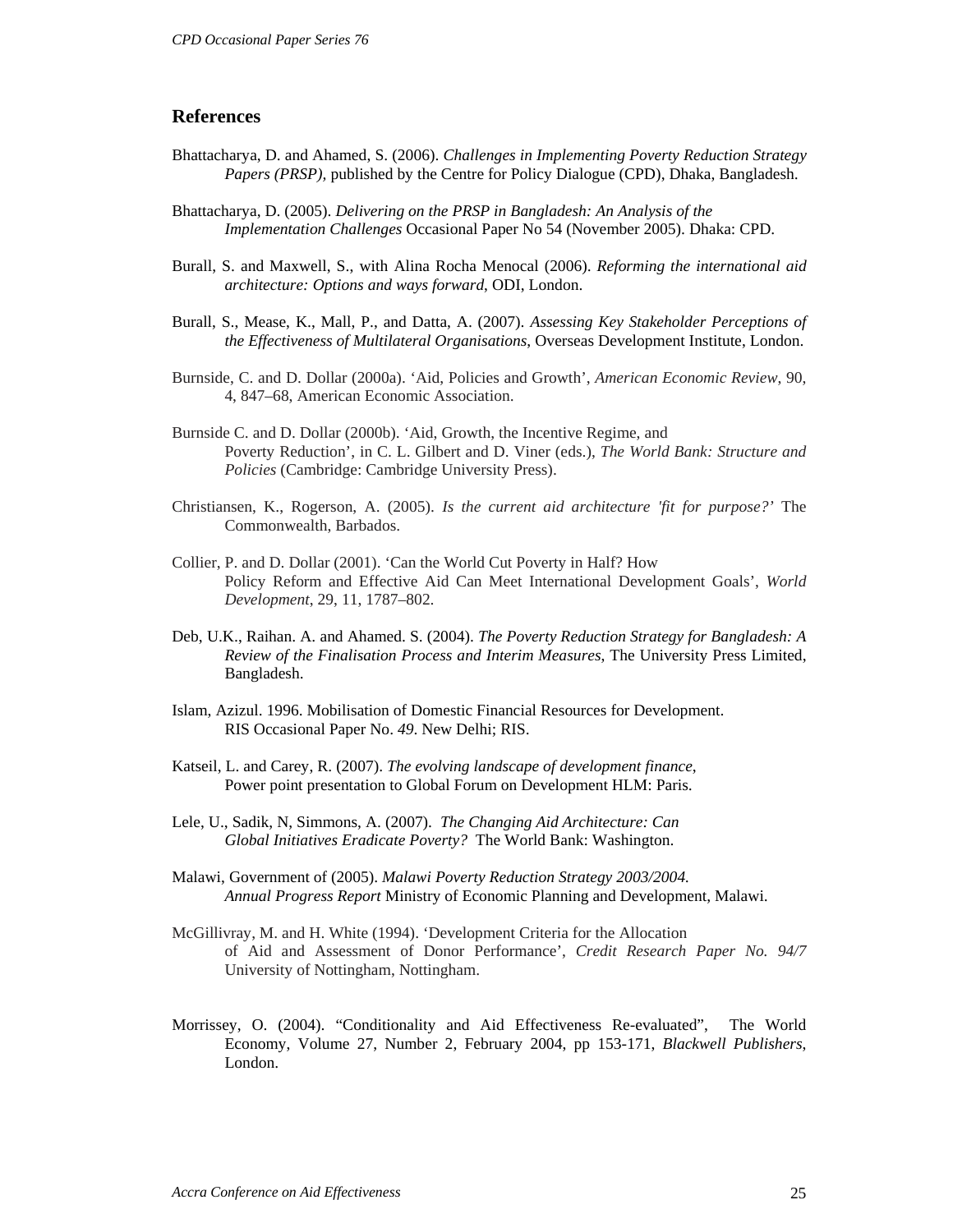- Mukherjee, B., Burall, S. and Maxwell, S. (2007)*. Reform of the International Aid Architecture: A Commonwealth Action Programme*, Commonwealth, London.
- OECD/DAC (2005) *Paris declaration on aid effectiveness, Ownership, harmonisation, alignment, results and mutual accountability*, OECD/DAC, Paris.
- OECD/ DAC (2007). 2006 Survey on Monitoring the Paris Declaration, OECD/ DAC, Paris.
- IBON (2007). *Primer on Development and Aid Effectiveness,* IBON International, the Philippines.
- Sobhan, R. (2004). 'The Political Economy of Bangladesh', in *Revisiting Foreign Aid, A Review of Bangladesh's Development,* 2003, Dhaka University Press Ltd.
- Sobhan, Rehman (ed.) (1991). *The Decade of Stagnation: The State of the Bangladesh Economy in the 1980s.* Dhaka: UPL.
- Sobhan, Rehman. (1990). *From Aid Dependence to Self Reliance: Development Options for Bangladesh.* Dhaka: BIDS and UPL.
- Sobhan, Rehman and Ahmed Ahsan. (1985). *"Repayment Performance of the DFI Sponsored Industries in Bangladesh"* (mimeo). Dhaka: BIDS.
- Sobhan, Rehman., M. M. Akash and Tanweer Akram (eds.). 1998. *Reform of State Owned Enterprises and Privatisation.* Dhaka: Pathak Shomabesh.
- Sobhan, Rehman. (1982). *The Crisis of External Dependence, The Political Economy of Foreign Aid to Bangladesh.* Dhaka: University Press Ltd.
- Tandon, Y. (2008). *An Alternative Viewpoint on the Purpose of the Development Cooperation Forum (DCF)*, Commonwealth, London.
- The Accra High Level Forum on Aid Effectiveness: Assessing Progress and Deepening Implementation, Concept Note  $(2<sup>nd</sup> draft)$ , 13 April 2007, available in the website of OECD at www.oecd.org/dataoecd/34/48/38284464.pdf.
- Tujan, Tony (2008). Southern Voices on Conditionality and Ownership: Towards Achieving Authentic National Ownership, Forum on the Future of Aid, London.
- UNCTAD (2007). *The Least Developed Countries (LDC) Report 2007: Knowledge, Technological Learning and Innovation for Development,* prepared by the United Nations Conference on Trade and Development Secretariat, United Nations, New York and Geneva.
- World Bank (1998). *Assessing Aid: What Works, What Doesn't and Why?*  New York: Oxford University Press.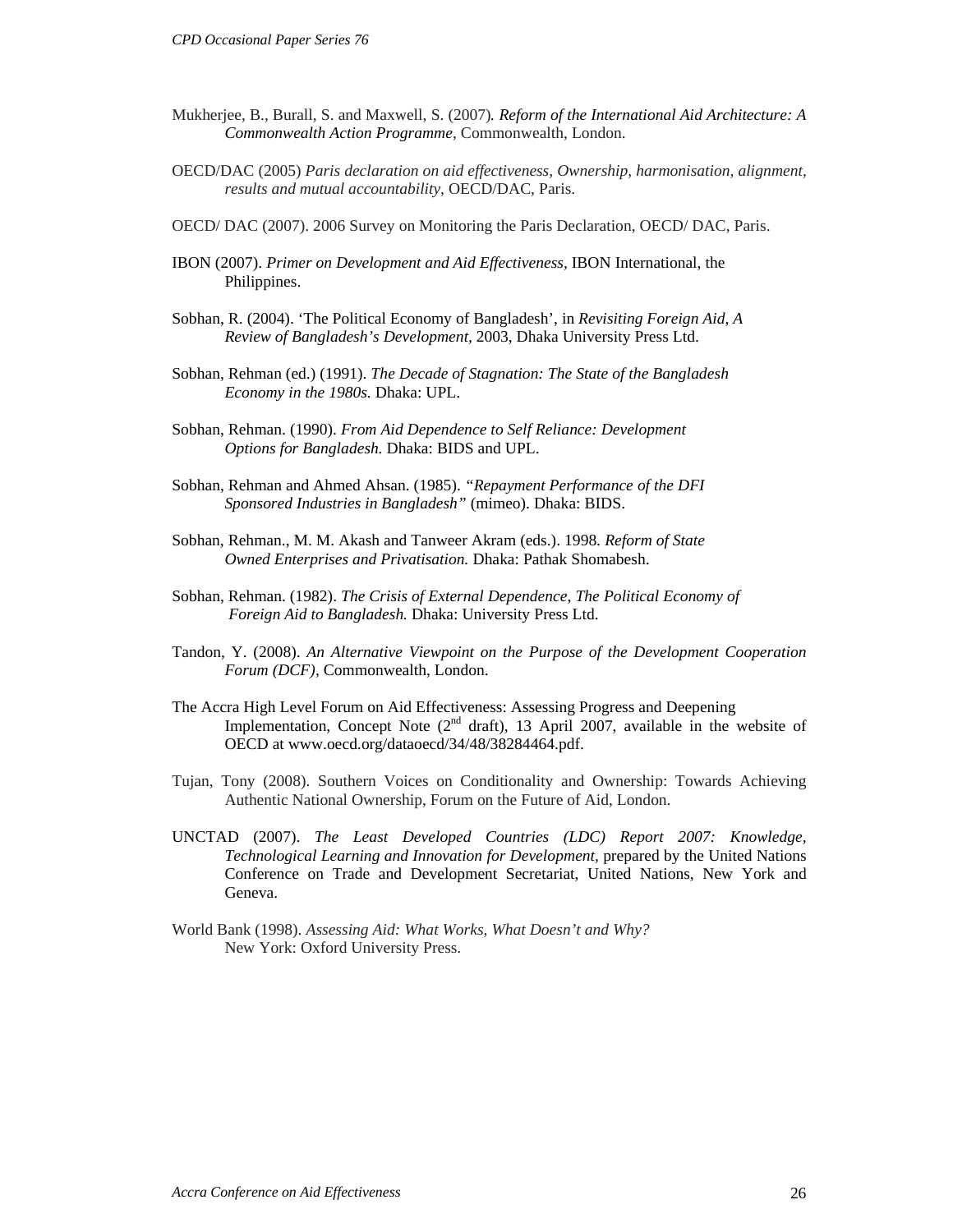## **Annex One: Tables**

**Table A1: Food, Commodity and Project Aid as per cent of Total Aid** (USD Million)

| Year    | Total Aid | Food Aid<br>as % of<br>Total Aid | Commodity Aid<br>as % of Total<br>Aid | Project Aid<br>as % of<br>Total Aid |
|---------|-----------|----------------------------------|---------------------------------------|-------------------------------------|
| 1980-81 | 1146.4    | 16.9                             | 34.2                                  | 48.8                                |
| 1990-91 | 1732.6    | 15.5                             | 23.6                                  | 60.9                                |
| 1995-96 | 1443.8    | 9.6                              | 15.9                                  | 74.6                                |
| 1996-97 | 1481.2    | 6.8                              | 17.8                                  | 75.4                                |
| 1997-98 | 1251.4    | 7.4                              | 9.6                                   | 83.0                                |
| 1998-99 | 1536.1    | 11.5                             | 21.1                                  | 67.4                                |
| 1999-00 | 1588.0    | 9.0                              | 17.8                                  | 73.2                                |
| 2000-01 | 1368.8    | 3.7                              | 13.4                                  | 82.9                                |
| 2001-02 | 1442.2    | 2.5                              | 10.7                                  | 86.8                                |
| 2002-03 | 1585.0    | 3.0                              | 11.1                                  | 85.9                                |
| 2003-04 | 1033.4    | 3.1                              | 0.0                                   | 96.9                                |
| 2004-05 | 1488.4    | 2.2                              | 1.5                                   | 96.3                                |
| 2005-06 | 1567.6    | 6.2                              | 0.0                                   | 93.8                                |
| 2006-07 | 1630.6    | 3.7                              | 0.0                                   | 96.3                                |

*Source:* Economic Relations Division (ERD), Ministry of Finance, Government of Bangladesh.

#### **Table A2: ODA in Bangladesh as % of GDP and ADP** (USD Million)

|             |           |                      | ODA as     |        | ODA as |
|-------------|-----------|----------------------|------------|--------|--------|
|             |           | $GDP$ at             | $%$ of     |        | $%$ of |
| Year        | Total ODA | <b>Current Price</b> | <b>GDP</b> | ADP    | ADP    |
| 1995-96     | 1443.8    | 40725.8              | 3.55       | 2364.1 | 61.1   |
| 1996-97     | 1481.2    | 42318.8              | 3.50       | 2494.8 | 59.4   |
| 1997-98     | 1251.4    | 44033.6              | 2.84       | 2347.7 | 53.3   |
| 1998-99     | 1536.1    | 45713.1              | 3.36       | 2542.3 | 60.4   |
| 1999-00     | 1588.0    | 47123.8              | 3.37       | 2984.3 | 53.2   |
| 2000-01     | 1368.8    | 47826.5              | 2.86       | 2789.5 | 49.1   |
| $2001 - 02$ | 1442.2    | 47306.0              | 3.05       | 2599.3 | 55.5   |
| $2002 - 03$ | 1585.0    | 51897.3              | 3.05       | 2918.8 | 54.3   |
| 2003-04     | 1033.4    | 56898.0              | 1.82       | 3144.1 | 32.9   |
| 2004-05     | 1488.4    | 60018.3              | 2.48       | 3215.7 | 46.3   |
| 2005-06     | 1567.6    | 61975.0              | 2.53       | 3086.0 | 50.8   |
| 2006-07     | 1630.6    | 67714.0              | 2.41       | 3139.5 | 51.9   |

*Source:* Economic Relations Division (ERD), Ministry of Finance, Government of Bangladesh.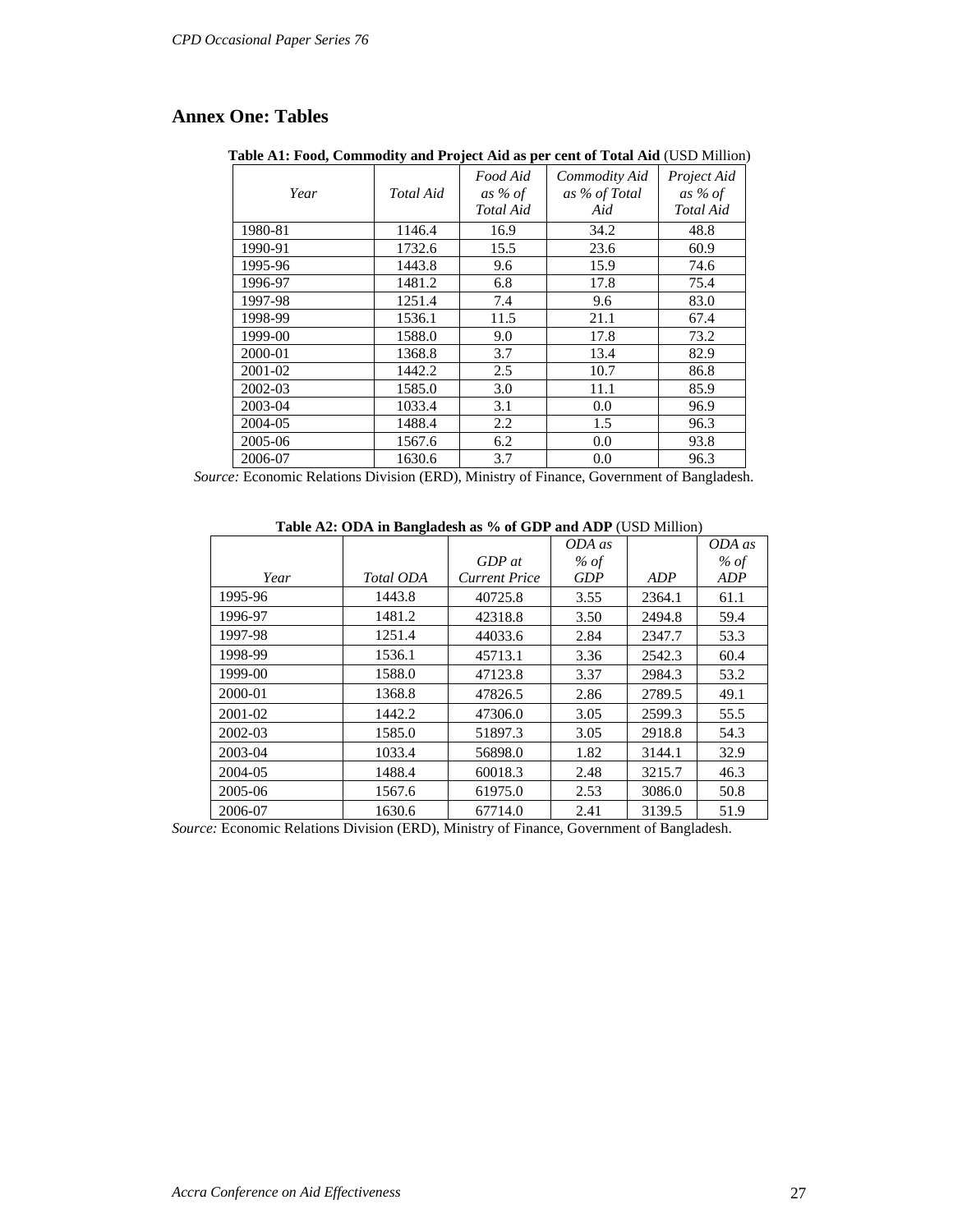|         |           |              |        | Bilateral     | Multilateral  |
|---------|-----------|--------------|--------|---------------|---------------|
|         | Total     | Total        | Total  | Aid as $%$ of | Aid as $%$ of |
| Year    | Bilateral | Multilateral | Aid    | Total Aid     | Total Aid     |
| 1980-81 | 826.5     | 319.9        | 1146.4 | 72.10         | 27.90         |
| 1990-91 | 680.7     | 1051.9       | 1732.6 | 39.29         | 60.71         |
| 1995-96 | 756.7     | 687.1        | 1443.8 | 52.41         | 47.59         |
| 1996-97 | 717.2     | 764.0        | 1481.2 | 48.42         | 51.58         |
| 1997-98 | 488.6     | 762.8        | 1251.4 | 39.04         | 60.96         |
| 1998-99 | 654.2     | 881.9        | 1536.1 | 42.59         | 57.41         |
| 1999-00 | 795.2     | 792.7        | 1588.0 | 50.08         | 49.92         |
| 2000-01 | 696.5     | 672.4        | 1368.8 | 50.88         | 49.12         |
| 2001-02 | 708.7     | 733.5        | 1442.2 | 49.14         | 50.86         |
| 2002-03 | 677.5     | 907.6        | 1585.0 | 42.74         | 57.26         |
| 2003-04 | 506.1     | 527.4        | 1033.4 | 48.97         | 51.03         |
| 2004-05 | 439.1     | 1049.4       | 1488.4 | 29.50         | 70.51         |
| 2005-06 | 414.0     | 1153.6       | 1567.6 | 26.41         | 73.59         |
| 2006-07 | 396.7     | 1233.8       | 1630.6 | 24.33         | 75.67         |

**Table A3: Bilateral and Multilateral Aid Disbursement** (USD Million)

 *Source:* Economic Relations Division (ERD), Ministry of Finance, Government of Bangladesh.

**Table A4: Grants and Loans Disbursement** (USD Million)

|         |                     |        |           | % of Grant  | % of Loan   |
|---------|---------------------|--------|-----------|-------------|-------------|
|         |                     | Total  |           | Total<br>in | Total<br>in |
| Year    | <i>Total Grants</i> | Loans  | Total Aid | Aid         | Aid         |
| 1980-81 | 593.7               | 552.7  | 1146.4    | 51.79       | 48.21       |
| 1990-91 | 831.5               | 901.1  | 1732.6    | 47.99       | 52.01       |
| 1995-96 | 677.5               | 766.3  | 1443.8    | 46.92       | 53.08       |
| 1996-97 | 736.1               | 745.1  | 1481.2    | 49.70       | 50.30       |
| 1997-98 | 502.9               | 748.5  | 1251.4    | 40.19       | 59.81       |
| 1998-99 | 669.4               | 866.7  | 1536.1    | 43.58       | 56.42       |
| 1999-00 | 726.1               | 861.9  | 1588.0    | 45.72       | 54.28       |
| 2000-01 | 504.1               | 864.7  | 1368.8    | 36.83       | 63.17       |
| 2001-02 | 478.8               | 963.4  | 1442.2    | 33.20       | 66.80       |
| 2002-03 | 510.1               | 1074.9 | 1585.0    | 32.18       | 67.82       |
| 2003-04 | 338.5               | 695.0  | 1033.4    | 32.76       | 67.25       |
| 2004-05 | 244.2               | 1244.2 | 1488.4    | 16.41       | 83.59       |
| 2005-06 | 500.5               | 1067.1 | 1567.6    | 31.93       | 68.07       |
| 2006-07 | 590.2               | 1040.4 | 1630.6    | 36.20       | 63.80       |

*Source:* Economic Relations Division (ERD), Ministry of Finance, Government of Bangladesh.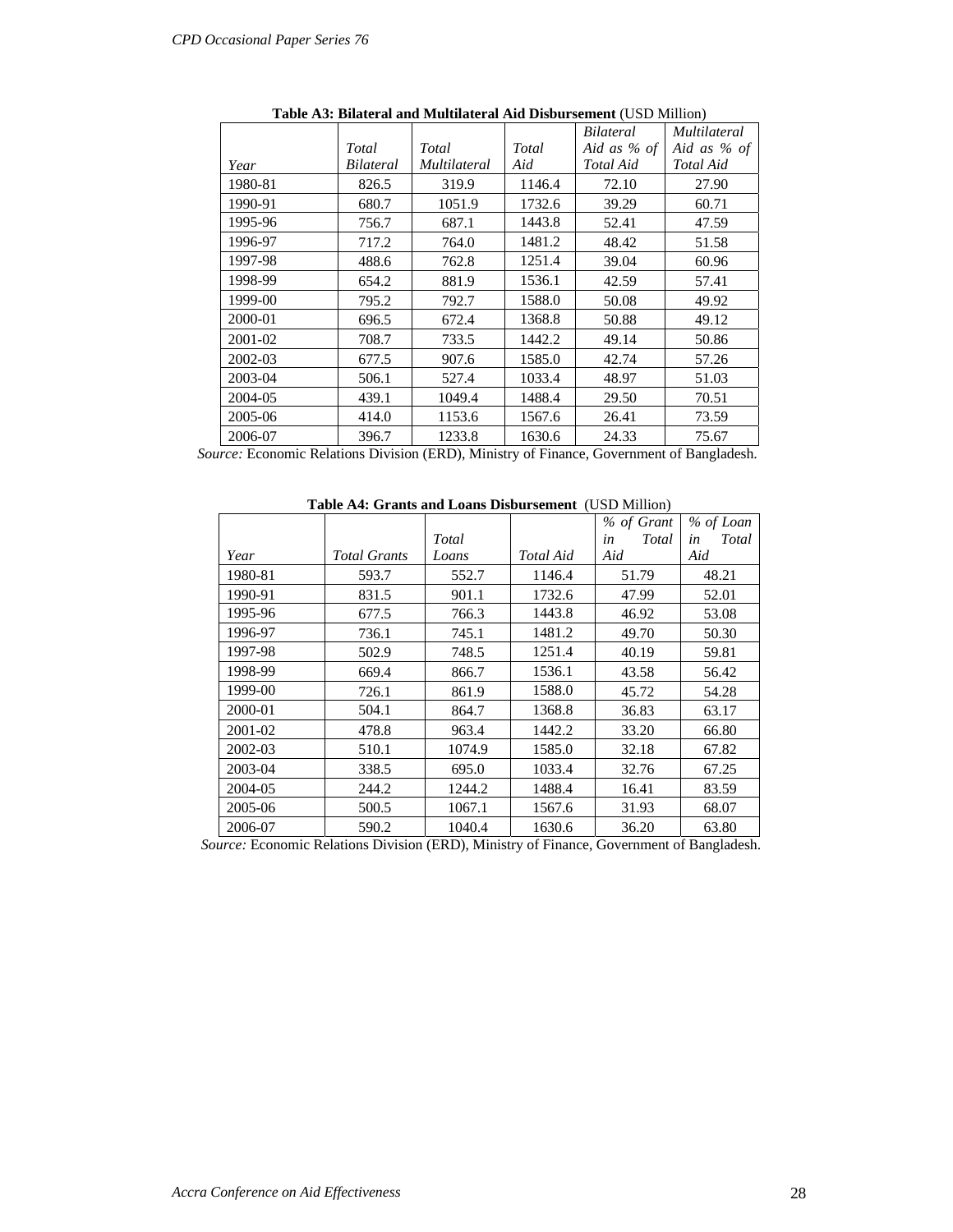|         |            |              | Disbursement as $\%$<br>of |
|---------|------------|--------------|----------------------------|
| Year    | Commitment | Disbursement | Commitment                 |
| 1980-81 | 1559.2     | 1146.4       | 73.5                       |
| 1990-91 | 1370.3     | 1732.6       | 126.4                      |
| 1995-96 | 1279.6     | 1443.8       | 112.8                      |
| 1996-97 | 1661.1     | 1481.2       | 89.2                       |
| 1997-98 | 1790.7     | 1251.4       | 69.9                       |
| 1998-99 | 2648.5     | 1536.1       | 58.0                       |
| 1999-00 | 1475.0     | 1588.0       | 107.7                      |
| 2000-01 | 2052.8     | 1368.8       | 66.7                       |
| 2001-02 | 878.7      | 1442.2       | 164.1                      |
| 2002-03 | 1692.6     | 1585.0       | 93.6                       |
| 2003-04 | 1923.1     | 1033.4       | 53.7                       |
| 2004-05 | 1580.7     | 1488.4       | 94.2                       |
| 2005-06 | 1787.4     | 1567.6       | 87.7                       |
| 2006-07 | 2256.1     | 1630.6       | 72.3                       |

**Table A5: Aid Commitment and Disbursement** (USD Million)

 *Source:* Economic Relations Division (ERD), Ministry of Finance, Government of Bangladesh.

**Table A6: Aid Disbursement by Sector (% of Total ODA)** (USD Million)

|         |                               | Health,    |                     | Education |                  |            |
|---------|-------------------------------|------------|---------------------|-----------|------------------|------------|
|         |                               | Population |                     | &.        |                  |            |
| Year    |                               | & Family   |                     | Religion  |                  |            |
|         | Agriculture                   | Welfare (% | Power $\frac{6}{6}$ | $(\%$ of  | <i>Transport</i> | Total      |
|         | $\frac{\% of ODA}{\% of ODA}$ | of ODA)    | of ODA)             | ODA)      | $(\% of ODA)$    | <i>ODA</i> |
| 1980-81 | 3.7                           | 2.5        | 6.1                 | 1.1       | 12.2             | 1146.4     |
| 1990-91 | 3.0                           | 4.4        | 8.3                 | 2.1       | 10.5             | 1732.6     |
| 1995-96 | 4.9                           | 8.6        | 12.0                | 7.4       | 18.8             | 1443.8     |
| 1996-97 | 3.8                           | 8.7        | 8.6                 | 7.0       | 21.8             | 1481.2     |
| 1997-98 | 3.9                           | 9.4        | 7.6                 | 8.0       | 17.7             | 1251.4     |
| 1998-99 | 4.2                           | 9.9        | 7.0                 | 6.0       | 10.3             | 1536.1     |
| 1999-00 | 4.1                           | 8.1        | 8.0                 | 5.4       | 16.7             | 1588.0     |
| 2000-01 | 4.5                           | 10.0       | 7.3                 | 8.1       | 20.5             | 1368.8     |
| 2001-02 | 3.3                           | 8.2        | 9.8                 | 8.1       | 16.7             | 1442.2     |
| 2002-03 | 4.8                           | 5.7        | 11.7                | 6.8       | 11.9             | 1585.0     |
| 2003-04 | 4.8                           | 7.5        | 18.5                | 8.0       | 22.1             | 1033.4     |
| 2004-05 | 2.8                           | 3.8        | 18.9                | 11.8      | 10.8             | 1488.4     |
| 2005-06 | 3.3                           | 11.1       | 10.4                | 20.2      | 4.8              | 1567.6     |
| 2006-07 | 4.3                           | 15.3       | 14.3                | 22.4      | 5.1              | 1630.6     |

*Source:* Economic Relations Division (ERD), Ministry of Finance, Government of Bangladesh.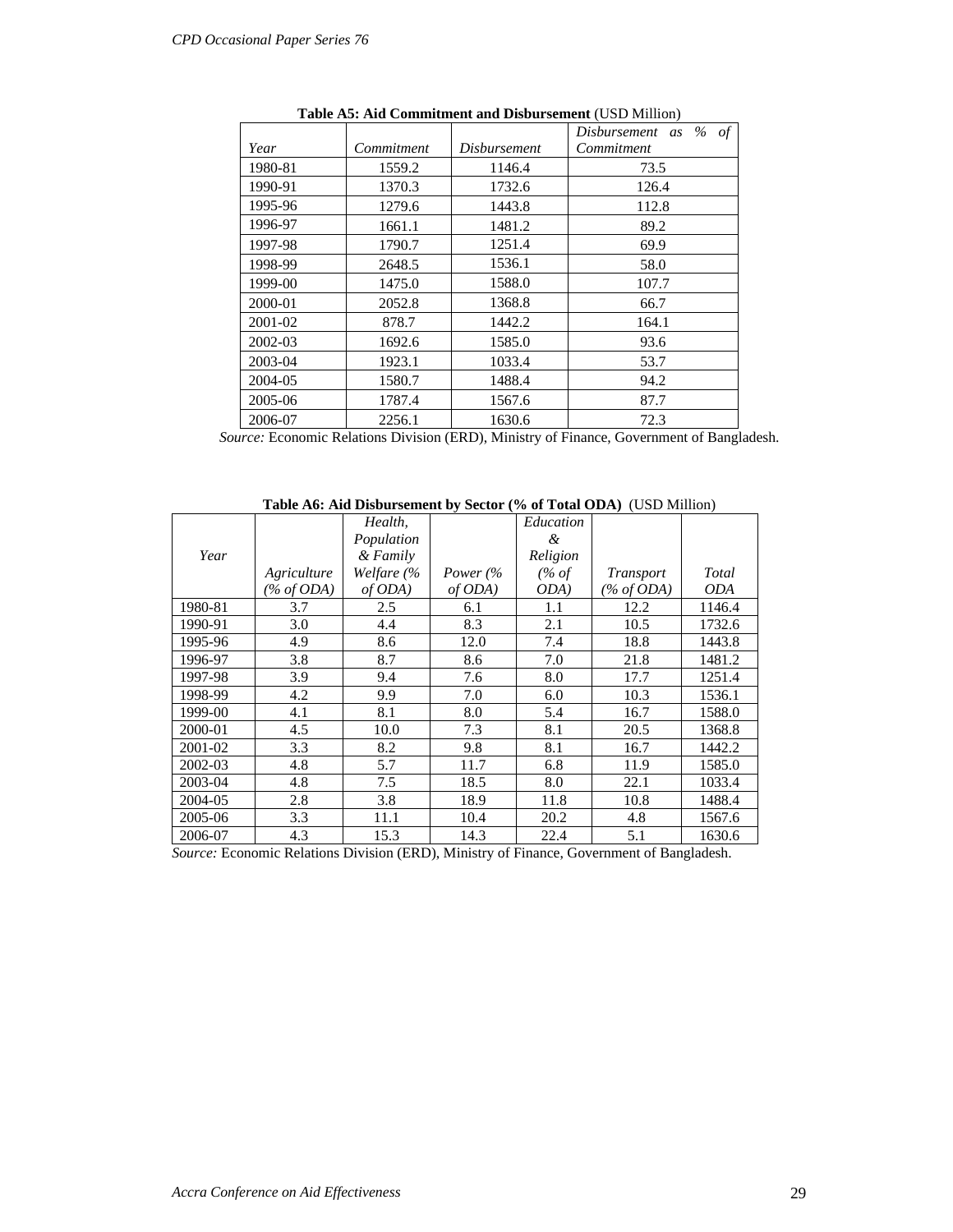| rapic Art. Opta by major poliors (CSD Million) |         |         |         |         |         |
|------------------------------------------------|---------|---------|---------|---------|---------|
| <b>Donors</b>                                  | 1980-81 | 1990-91 | 1994-95 | 2000-01 | 2006-07 |
| Japan                                          | 153.8   | 345.1   | 356.5   | 316.1   | 31.6    |
| U.S.A                                          | 132.9   | 102.5   | 114.6   | 39.3    | 61.9    |
| Canada                                         | 69.8    | 112.2   | 47.1    | 18.8    | 17.7    |
| Germany                                        | 72.6    | 55.2    | 111.7   | 43.0    | 19.7    |
| U.K                                            | 51.0    | 55.0    | 53.4    | 53.3    | 69.4    |
| Netherlands                                    | 61.7    | 27.7    | 17.9    | 45.9    | 23.9    |
| Saudi Arabia                                   | 67.6    | 27.3    | 18.7    | 0.4     | 0.0     |
| Sweden                                         | 27.0    | 21.8    | 12.6    | 15.6    | 57.4    |
| Norway                                         | 27.2    | 20.2    | 34.1    | 16.9    | 46.4    |
| Denmark                                        | 19.5    | 33.2    | 30.8    | 4.8     | 50.0    |
| <b>Country Total (1)</b>                       | 683.1   | 800.2   | 797.4   | 554.1   | 378.0   |
| I.D.A                                          | 173.0   | 333.5   | 286     | 298.8   | 680.1   |
| A.D.B                                          | 45.4    | 290.1   | 336.8   | 235.7   | 342.5   |
| UN System (Ex. UNICEF)                         | 39.8    | 99.2    | 64.4    | 23      | 85.4    |
| E.U                                            | 32.0    | 52.7    | 64.3    | 32.3    | 66.4    |
| <b>UNICEF</b>                                  | 15.1    | 7.6     | 50.4    | 49.2    | 29.8    |
| <b>Multilateral Total (2)</b>                  | 305.3   | 783.1   | 801.9   | 639     | 1204.2  |
| <b>Rest Donors (3)</b>                         | 158.0   | 149.3   | 139.8   | 175.7   | 48.4    |
| Grand Total $(1+2+3)$                          | 1146.4  | 1732.6  | 1739.1  | 1368.8  | 1630.6  |

**Table A7: ODA by Major Donors** (USD Million)

*Source:* Economic Relations Division (ERD), Ministry of Finance, Government of Bangladesh.

|      |                     | Table Ao, I et capita ODA and Debt Obligation |               |               |
|------|---------------------|-----------------------------------------------|---------------|---------------|
|      |                     | Total                                         |               | Capita<br>Per |
|      | <i>ODA</i><br>Total | Outstanding                                   |               | Debt          |
|      | (USD                | External Debt                                 | Per<br>capita | obligation    |
| Year | Million)            | (USD Million)                                 | ODA (USD)     | (USD)         |
|      |                     |                                               |               |               |
| 1981 | 1146.4              | 4383.3                                        | 13.2          | 50            |
|      |                     |                                               |               |               |
| 1991 | 1732.6              | 12713.8                                       | 16.3          | 120           |
| 2001 | 1368.8              |                                               |               |               |
|      |                     | 15074.3                                       | 11.0          | 121           |
|      |                     |                                               |               |               |
| 2006 | 1567.6              | 19420.0                                       | 11.1          | 137           |
|      |                     |                                               |               |               |
| 2007 | 1630.6              | 20713.1                                       | 11.3          | 144           |
|      |                     |                                               |               |               |

**Table A8: Per capita ODA and Debt Obligation** 

*Source:* Economic Relations Division (ERD), Ministry of Finance Government of Bangladesh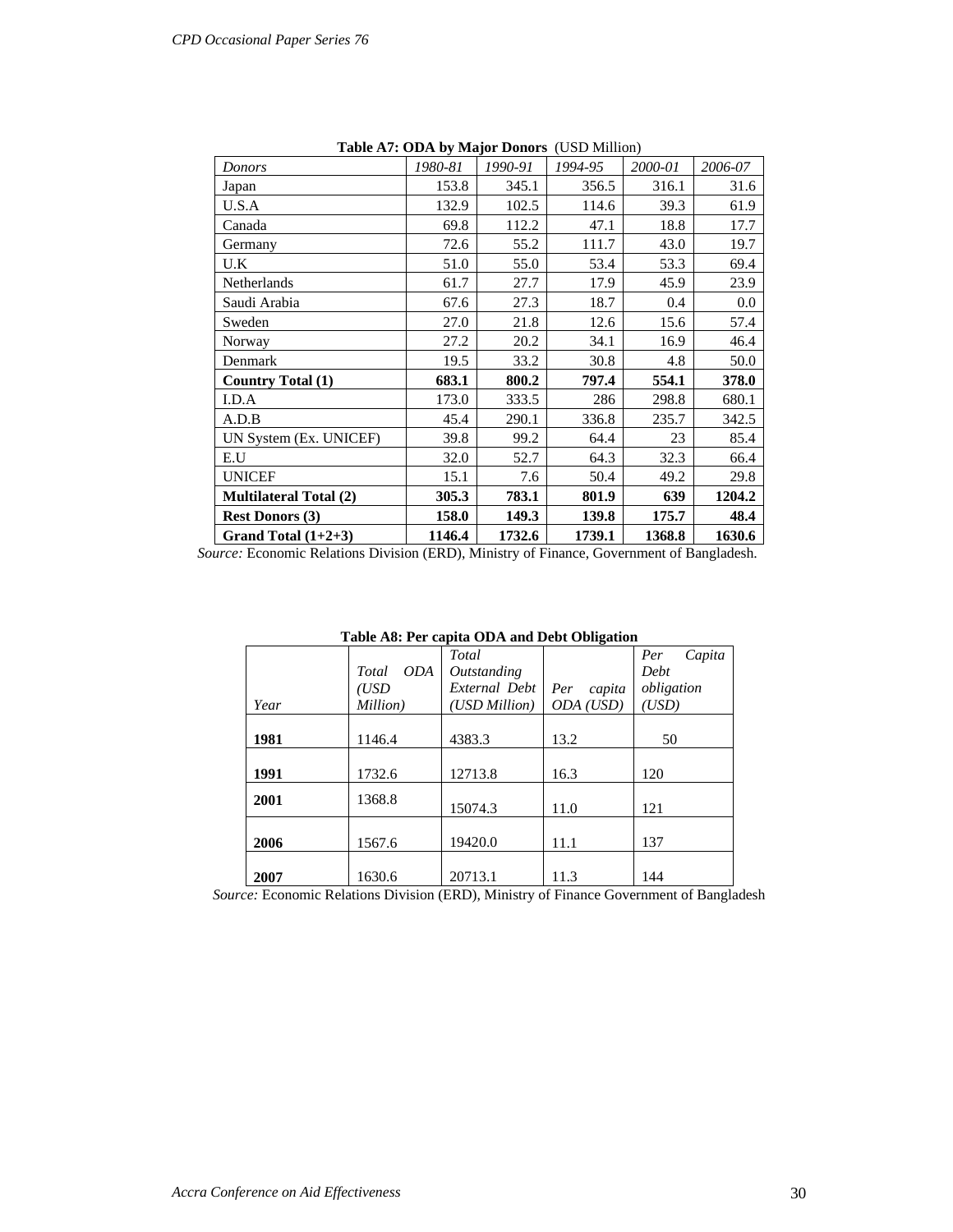|         | GDP<br><i>at</i>     | Total Outstanding |          |
|---------|----------------------|-------------------|----------|
| Year    | <b>Current Price</b> | External Debt     | Debt/GDP |
| 1980-81 | 19811.6              | 4383.3            | 0.22     |
| 1990-91 | 30974.8              | 12713.8           | 0.41     |
| 1995-96 | 40725.8              | 15166.2           | 0.37     |
| 1996-97 | 42318.8              | 15024.7           | 0.36     |
| 1997-98 | 44033.6              | 14033.4           | 0.32     |
| 1998-99 | 45713.1              | 14842.5           | 0.32     |
| 1999-00 | 47123.8              | 16210.9           | 0.34     |
| 2000-01 | 47826.5              | 15074.3           | 0.32     |
| 2001-02 | 47306.0              | 16275.6           | 0.34     |
| 2002-03 | 51897.3              | 17410.8           | 0.34     |
| 2003-04 | 56898.0              | 18511.1           | 0.33     |
| 2004-05 | 60018.3              | 19285.8           | 0.32     |
| 2005-06 | 61975.0              | 19420.0           | 0.31     |
| 2006-07 | 67714.0              | 20713.1           | 0.31     |

#### **Table A9: Debt GDP Ratio** (USD Million)

*Source:* Economic Relations Division (ERD), Ministry of Finance, Government of Bangladesh

*Year GDP at current price Budget Deficit (Excluding Grants) Budget Deficit As % of GDP Net Foreign Financing Net Foreign Financing as % of GDP*  1995-96 | 1663.2 | -78.3 | -4.71 | 46.0 | 2.77 1996-97 | 1807.0 | -67.0 | -3.71 | 49.7 | 2.75 1997-98 | 2001.8 | -68.4 | -3.42 | 45.9 | 2.29 1998-99 | 2197.0 | -100.1 | -4.56 | 54.5 | 2.48 1999-00 | 2370.9 | -143.9 | -6.07 | 59.3 | 2.50 2000-01 | 2535.5 | -130.6 | -5.15 | 51.5 | 2.03 2001-02 | 2732.0 | -128.6 | -4.71 | 58.1 | 2.13 2002-03 3005.8 -125.8 -4.19 69.9 2.33 2003-04 | 3329.7 | -139.7 | -4.20 | 79.9 | 2.40 2004-05 | 3707.1 | -164.3 | -4.43 | 88.3 | 2.38 2005-06 | 4157.3 | -161.9 | -3.89 | 80.5 | 1.94 2006-07 | 4675.0 | -173.6 | -3.71 | 73.3 | 1.57

**Table A10: Net Foreign Financing** (In billion Tk)

 *Source:* Bangladesh Economic Review 2007-08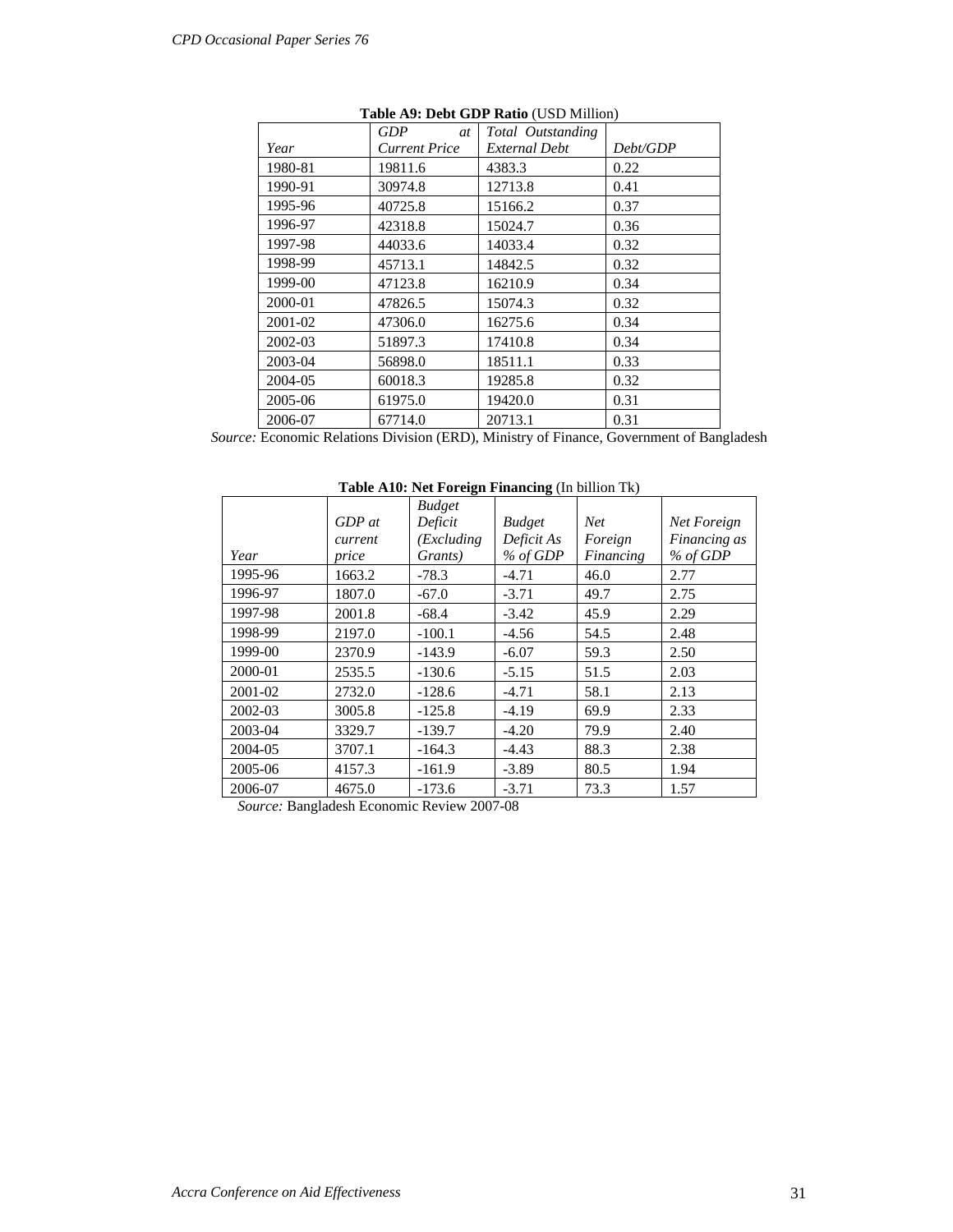## **Annex Two: Indicators of Progress in the Paris Declaration**

## **Indicators of Progress in the Paris Declaration**

To be measured nationally and internationally

|                                                                                                                                                                                                                                                                              | OWNERSHIP                                                                                                                                                                                                                                            | <b>TARGET FOR 2010</b>                                                                                                                                                                                                                                                                                                                                                                                        |  |
|------------------------------------------------------------------------------------------------------------------------------------------------------------------------------------------------------------------------------------------------------------------------------|------------------------------------------------------------------------------------------------------------------------------------------------------------------------------------------------------------------------------------------------------|---------------------------------------------------------------------------------------------------------------------------------------------------------------------------------------------------------------------------------------------------------------------------------------------------------------------------------------------------------------------------------------------------------------|--|
| Partners have operational development strategies -<br>Number of countries with national development<br>strategies (including PRSs) that have clear strategic<br>$\mathbf{1}$<br>priorities linked to a medium-term expenditure<br>framework and reflected in annual budgets. |                                                                                                                                                                                                                                                      | At least 75% of partner countries have<br>operational development strategies.                                                                                                                                                                                                                                                                                                                                 |  |
|                                                                                                                                                                                                                                                                              | <b>ALIGNMENT</b>                                                                                                                                                                                                                                     | <b>TARGETS FOR 2010</b>                                                                                                                                                                                                                                                                                                                                                                                       |  |
| $\overline{2}$                                                                                                                                                                                                                                                               | Reliable country systems - Number of partner<br>countries that have procurement and public financial<br>management systems that either (a) adhere to broadly<br>accepted good practices or (b) have a reform<br>programme in place to achieve these. | (a) Half of partner countries move up at<br>least one measure (i.e., 0.5 points) on the<br><b>CPIA</b><br>PFM/<br>(Country<br>Policy<br>and<br>Institutional<br>Assessment)<br>scale<br>οf<br>performance.<br>(b) One-third of partner countries move<br>up<br>at least one measure (i.e., from $D$ to $C$ , $C$ to<br>B or B to A) on the four-point scale used to<br>assess performance for this indicator. |  |
| 3                                                                                                                                                                                                                                                                            | Aid flows are aligned on national priorities -<br>Percent of aid flows to the government sector that is<br>reported on partners' national budgets.                                                                                                   | Halve the $\text{gap}$ - halve the proportion of<br>aid flows to government sector not reported<br>on government's budget(s) (with at least<br>85% reported on budget).                                                                                                                                                                                                                                       |  |
| $\overline{4}$                                                                                                                                                                                                                                                               | Strengthen capacity by coordinated support<br>Percent of donor capacity-development support<br>provided through coordinated programmes consistent<br>with partners' national development strategies.                                                 | 50% of technical co-operation flows are<br>implemented<br>through<br>coordinated<br>consistent<br>programmes<br>with<br>national<br>development strategies.                                                                                                                                                                                                                                                   |  |
|                                                                                                                                                                                                                                                                              |                                                                                                                                                                                                                                                      | PERCENT OF DONORS                                                                                                                                                                                                                                                                                                                                                                                             |  |
|                                                                                                                                                                                                                                                                              | Use of country procurement systems $-$ Percent of<br>donors and of aid flows that use partner country                                                                                                                                                | Score*<br><b>Target</b>                                                                                                                                                                                                                                                                                                                                                                                       |  |
|                                                                                                                                                                                                                                                                              |                                                                                                                                                                                                                                                      | All donors use partner countries'<br>A<br>procurement systems.                                                                                                                                                                                                                                                                                                                                                |  |
|                                                                                                                                                                                                                                                                              |                                                                                                                                                                                                                                                      | 90% of donors use partner<br>B<br>countries'<br>procurement systems.                                                                                                                                                                                                                                                                                                                                          |  |
| 5a                                                                                                                                                                                                                                                                           | procurement systems which either (a) adhere to<br>broadly accepted good practices or (b) have a reform                                                                                                                                               | PERCENT OF AID FLOWS<br>Score*<br>Target                                                                                                                                                                                                                                                                                                                                                                      |  |
|                                                                                                                                                                                                                                                                              | programme in place to achieve these.                                                                                                                                                                                                                 | A two-thirds reduction in the $\%$<br>A<br>of aid to<br>the public sector not using partner<br>countries' procurement systems.                                                                                                                                                                                                                                                                                |  |
|                                                                                                                                                                                                                                                                              |                                                                                                                                                                                                                                                      | A one-third reduction in the % of<br>В<br>aid to<br>the public sector not using partner<br>countries' procurement systems.                                                                                                                                                                                                                                                                                    |  |
| 5 <sub>b</sub>                                                                                                                                                                                                                                                               | Use of country public financial management systems                                                                                                                                                                                                   | PERCENT OF DONORS                                                                                                                                                                                                                                                                                                                                                                                             |  |
|                                                                                                                                                                                                                                                                              | - Percent of donors and of aid flows that use public<br>financial management systems in partner countries,                                                                                                                                           | Score*<br><b>Target</b>                                                                                                                                                                                                                                                                                                                                                                                       |  |
|                                                                                                                                                                                                                                                                              | which either (a) adhere to broadly accepted good                                                                                                                                                                                                     | All<br>donors<br>$5+3.5$<br>use<br>partner<br>to 4.5<br>countries' PFM systems. 90%                                                                                                                                                                                                                                                                                                                           |  |